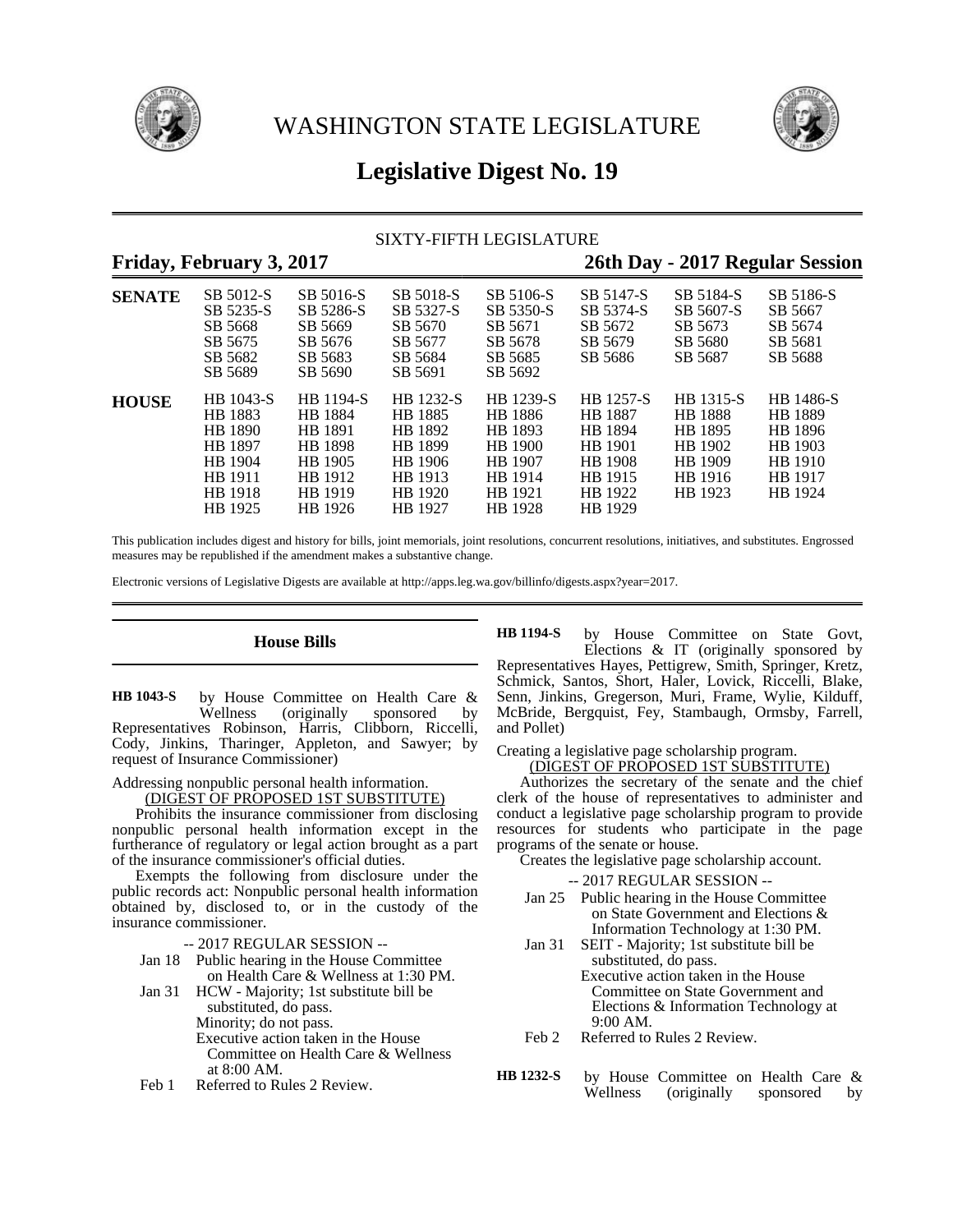Representatives Clibborn, Macri, Rodne, Caldier, Jinkins, and Goodman)

Concerning the timing and content of disclosures by continuing care retirement communities.

(DIGEST OF PROPOSED 1ST SUBSTITUTE) Addresses continuing care retirement communities with regard to the timing and content of disclosures.

- -- 2017 REGULAR SESSION --
- Jan 17 Public hearing in the House Committee on Health Care & Wellness at 8:00 AM.
- Jan 31 HCW Majority; 1st substitute bill be substituted, do pass. Minority; do not pass. Minority; without recommendation. Executive action taken in the House Committee on Health Care & Wellness at 8:00 AM.
- Feb 1 Referred to Rules 2 Review.

by House Committee on Health Care &<br>Wellness (originally sponsored by (originally sponsored by Representative Sullivan) **HB 1239-S**

Concerning requests for medical records to support an application for social security benefits.

(DIGEST OF PROPOSED 1ST SUBSTITUTE)

Requires a health care facility or a health care provider to, upon request of a patient or a patient's personal representative, provide the patient or representative with one copy of the patient's health care information free of charge if the patient is appealing the denial of federal supplemental security income or social security disability benefits.

Requires issuers and third-party payors, upon request of a covered person or a covered person's personal representative, to provide the covered person or representative with one copy of the covered person's health care information free of charge if the covered person is appealing the denial of federal supplemental security income or social security disability benefits.

-- 2017 REGULAR SESSION --

- Jan 18 Public hearing in the House Committee on Health Care & Wellness at 1:30 PM.
- Jan 31 HCW Majority; 1st substitute bill be substituted, do pass. Executive action taken in the House

Committee on Health Care & Wellness at 8:00 AM.

Feb 2 Referred to Rules 2 Review.

by House Committee on Agriculture & Natural Resources (originally sponsored by Representatives Kretz, Blake, Taylor, Fitzgibbon, and **HB 1257-S**

Buys)

Concerning the release of wild beavers.

(DIGEST OF PROPOSED 1ST SUBSTITUTE)

Authorizes the department of fish and wildlife to require the notification of potentially affected adjacent landowners before permitting the release of wild beavers.

Changes the relocation areas where beavers may be released to include between two areas west of the crest of the Cascade mountains.

-- 2017 REGULAR SESSION --

- Jan 24 Public hearing in the House Committee on Agriculture & Natural Resources at 10:00 AM.
- Jan 31 AGNR Majority; 1st substitute bill be substituted, do pass. Executive action taken in the House Committee on Agriculture & Natural Resources at 10:00 AM.
- Feb 2 Referred to Rules 2 Review.

by House Committee on Agriculture & Natural Resources (originally sponsored by Representatives Caldier, Wylie, Dent, Blake, Griffey, Buys, and Muri) **HB 1315-S**

Creating a preferred alternative for the placement, sale, and public notice of impounded livestock.

(DIGEST OF PROPOSED 1ST SUBSTITUTE)

Addresses the placement, sale, and public notice of impounded horses, mules, donkeys, and cattle running at large or trespassing.

-- 2017 REGULAR SESSION --

- Jan 24 Public hearing in the House Committee on Agriculture & Natural Resources at 10:00 AM.
- Jan 31 AGNR Majority; 1st substitute bill be substituted, do pass. Minority; without recommendation. Executive action taken in the House Committee on Agriculture & Natural Resources at 10:00 AM.
- Feb 2 Referred to Rules 2 Review.

by House Committee on Labor & Workplace Standards (originally sponsored by Representatives Gregerson, Ryu, Peterson, Orwall, Sells, Stonier, Dolan, Frame, Chapman, Goodman, Macri, Cody, Appleton, Tarleton, Ormsby, Bergquist, Hudgins, Doglio, and Stanford) **HB 1486-S**

Creating the Washington wage recovery act.

(DIGEST OF PROPOSED 1ST SUBSTITUTE) Establishes the Washington wage recovery act.

-- 2017 REGULAR SESSION --

- Jan 23 Public hearing in the House Committee on Labor & Workplace Standards at 1:30 PM.
- Jan 31 LAWS Majority; 1st substitute bill be substituted, do pass. Minority; do not pass. Executive action taken in the House

Committee on Labor & Workplace Standards at 1:30 PM.

Feb 2 Referred to Appropriations.

by Representatives Caldier, Koster, and Haler **HB 1883**

Eliminating the placement of foster youth in hotel rooms or department offices.

Prohibits the department of social and health services from using hotel rooms or department offices as placements for children.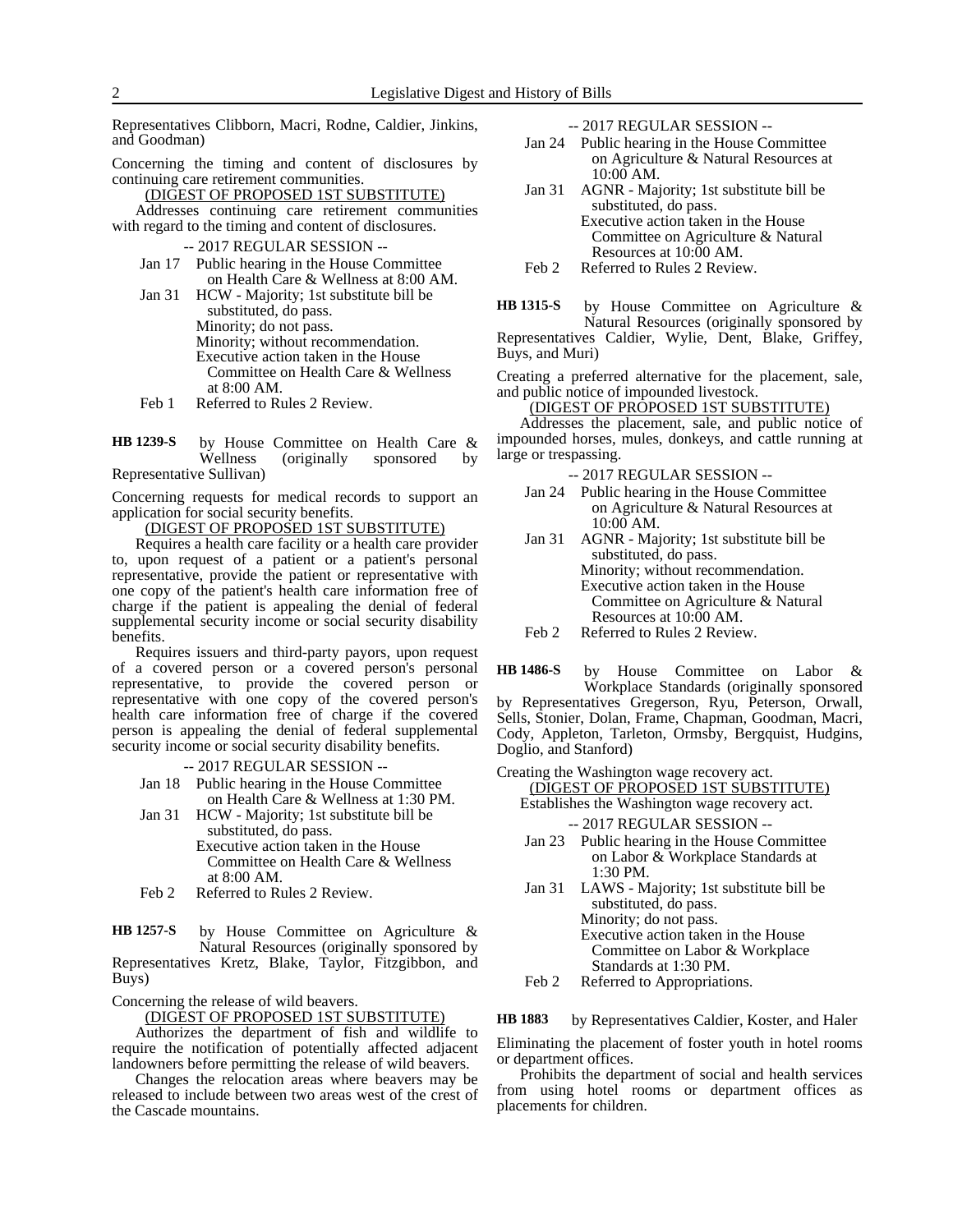- -- 2017 REGULAR SESSION --
- Feb 2 First reading, referred to Early Learning & Human Services (Not Officially read and referred until adoption of Introduction report).
- by Representatives Ryu, Barkis, Goodman, Stokesbary, and Pollet **HB 1884**

Modifying who is eligible for relocation assistance for tenants of closed or converted mobile home parks.

Addresses mobile home relocation assistance for tenants of closed or converted mobile home parks.

- -- 2017 REGULAR SESSION --
- Feb 2 First reading, referred to Community Development, Housing & Tribal Affairs (Not Officially read and referred until adoption of Introduction report).
- by Representatives Springer, Dent, Blake, Manweller, Koster, Haler, and Muri **HB 1885**

Clarifying the roles of state and local governments in the regulation and mitigation of water resources.

Modifies regulation and mitigation of water resources provisions with regard to the roles of state and local governments.

- -- 2017 REGULAR SESSION --
- Feb 2 First reading, referred to Agriculture & Natural Resources (Not Officially read and referred until adoption of Introduction report).
- Feb 7 Scheduled for public hearing in the House Committee on Agriculture & Natural Resources at 10:00 AM. (Subject to change)

by Representatives Harris, Santos, and Pollet **HB 1886**

Concerning the responsibilities of the superintendent of public instruction and the state board of education.

Addresses the superintendent of public instruction's and the state board of education's responsibilities with regard to the following: Accountability; assessments and high school graduation requirements; basic education requirements; private schools; educational service district boundaries; waivers for effective education programs and innovation schools; state board governance; and students with medical conditions.

Transfers certain duties of the state board of education to the superintendent of public instruction.

-- 2017 REGULAR SESSION --

Feb 2 First reading, referred to Education (Not Officially read and referred until adoption of Introduction report).

by Representatives Dolan and Doglio **HB 1887**

Granting a tuition and fees exemption for children and surviving spouses of public employees of public agencies.

Requires the governing boards of the state universities, the regional universities, and The Evergreen State College to exempt the following students from payment of tuition fees and services and activities fees: Children and surviving spouses of a public employee who lost his or her life or became totally disabled in the line of duty while employed by a public agency.

| $-2017$ REGULAR SESSION $-$             |
|-----------------------------------------|
| Feb 2 First reading, referred to Higher |
| Education (Not Officially read and      |
| referred until adoption of Introduction |
| report).                                |

by Representatives Doglio, Dolan, and Pollet **HB 1888**

Improving student success at community and technical colleges by considering benefits of full-time faculty and staff.

Develops a planning process through which the colleges and the state board for community and technical colleges develop a long-term strategic plan and timeline for faculty and student support staff conversions.

Requires the colleges and the state board for community and technical colleges to use research support from the Evans School for Public Policy at the University of Washington and use and build upon the 2005 task force report on best employment practices for part-time faculty.

Requires the state board for community and technical colleges and the student achievement council to conduct a joint study on priorities and impacts of the overuse of part-time faculty in the community college system.

Requires community and technical colleges to establish a process under which part-time and full-time nontenured faculty members receive timely notice of and priority consideration for academic employment assignments, especially tenure track positions.

-- 2017 REGULAR SESSION --

Feb 2 First reading, referred to Higher Education (Not Officially read and referred until adoption of Introduction report).

by Representatives Pettigrew, Appleton, Peterson, Stanford, and Pollet **HB 1889**

Creating an office of the corrections ombuds.

Creates the office of the corrections ombuds to: (1) Work for improved conditions and programs for inmates;

(2) Support fair treatment of inmates; and

(3) Support changes that facilitate the successful reentry of inmates into the community and promote high standards of justice throughout the state correctional system.

Requires the governor to: (1) Convene an ombuds advisory council with several purposes in support of the ombuds function; and

(2) Designate, by a competitive bidding process, the nonprofit organization that will contract to operate the office of the corrections ombuds.

-- 2017 REGULAR SESSION --

- Feb 2 First reading, referred to Public Safety (Not Officially read and referred until adoption of Introduction report).
- by Representatives Robinson, Cody, Ormsby, Fitzgibbon, Riccelli, and Haler **HB 1890**

Concerning the plumbing industry.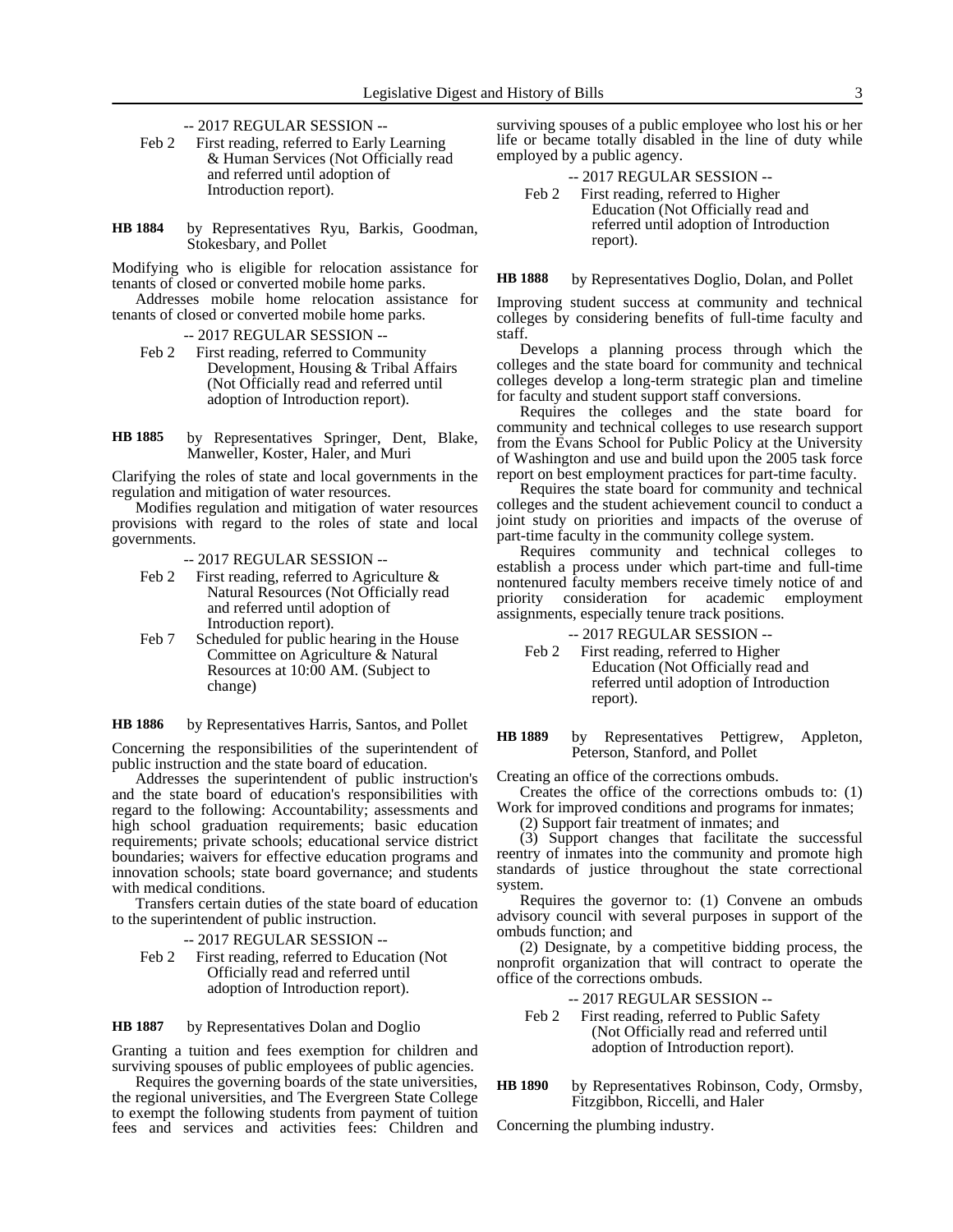Changes the composition of the state advisory board of plumbers.

Increases monetary penalties for infractions of RCW 18.106.020.

- -- 2017 REGULAR SESSION --
- Feb 2 First reading, referred to Labor & Workplace Standards (Not Officially read and referred until adoption of Introduction report).
- by Representatives Manweller, Taylor, Buys, Van Werven, Koster, Schmick, and Condotta **HB 1891**

Prohibiting contributions to gubernatorial candidates by entities that collectively bargain with the state.

Prohibits an entity, that engages in collective bargaining with the office of the governor or its representatives, from making contributions reportable under the fair campaign practices act to a candidate for the office of governor, directly or indirectly.

Provides for submission of this act to a vote of the people.

-- 2017 REGULAR SESSION --

Feb 2 First reading, referred to State Government, Elections & Information Technology (Not Officially read and referred until adoption of Introduction report).

by Representative MacEwen **HB 1892**

Simplifying the taxation of amenities owned by homeowners' associations.

Provides a sales and use tax exemption on the portion of membership dues or fees paid by a member of a homeowners' association for access or admission to a common area owned and operated by the association for golfing.

-- 2017 REGULAR SESSION --

- Feb 2 First reading, referred to Finance (Not Officially read and referred until adoption of Introduction report).
- by Representatives Vick, Kirby, Dolan, Doglio, Haler, and McDonald **HB 1893**

Concerning the use of credit cards for purchases of spirits and wine by a purchaser licensed to sell spirits and/or wine for consumption on the licensed premises.

Authorizes a licensed distributor of spirits and/or wine to pass credit card fees on to a purchaser licensed to sell spirits and/or wine for consumption on the licensed premises.

-- 2017 REGULAR SESSION --

- Feb 2 First reading, referred to Commerce & Gaming (Not Officially read and referred until adoption of Introduction report).
- Feb 9 Scheduled for public hearing in the House Committee on Commerce & Gaming at 8:00 AM. (Subject to change)

by Representatives Sullivan, Wilcox, Slatter, Stokesbary, Buys, Tarleton, Senn, Haler, Goodman, and Stanford; by request of Office of Financial Management **HB 1894**

Reinstating tax preferences for certain high-technology research and development.

Provides a business and occupation tax credit for advanced spacecraft manufacturing, life science, and environmental technology companies performing research and development.

Provides a sales and use tax deferral for certain construction for new and expanding companies conducting research and development in the fields of advanced spacecraft manufacturing, life science, and environmental technology.

-- 2017 REGULAR SESSION --

Feb 2 First reading, referred to Technology & Economic Development (Not Officially read and referred until adoption of Introduction report).

by Representatives Sawyer, Condotta, Vick, and Taylor **HB 1895**

Prohibiting the use of public resources to assist the federal government in any activity that might impede or interfere with Washington state's regulation of marijuana and marijuana-related products as prescribed by the laws of the state of Washington.

Prohibits a public employee from assisting or expending state resources to aid or assist the federal government with respect to an activity or inquiry related to a federal action or effort that might have the effect of impeding, obstructing, or interfering with the functioning or continued operation of the state laws, regulations, procedures, systems, or public agencies related to marijuana.

-- 2017 REGULAR SESSION --

Feb 2 First reading, referred to State Government, Elections & Information Technology (Not Officially read and referred until adoption of Introduction report).

by Representatives Dolan, Stonier, Lovick, Springer, Appleton, Bergquist, Manweller, Tarleton, Frame, Goodman, and Ormsby **HB 1896**

Expanding civics education in public schools.

Creates the expanded civics education teacher training program within the office of the superintendent of public instruction to provide for the selection of a team of qualified social studies teachers from across the state.

Makes appropriations from the general fund to the office of the superintendent of public instruction for purposes of this act.

-- 2017 REGULAR SESSION --

Feb 2 First reading, referred to Education (Not Officially read and referred until adoption of Introduction report).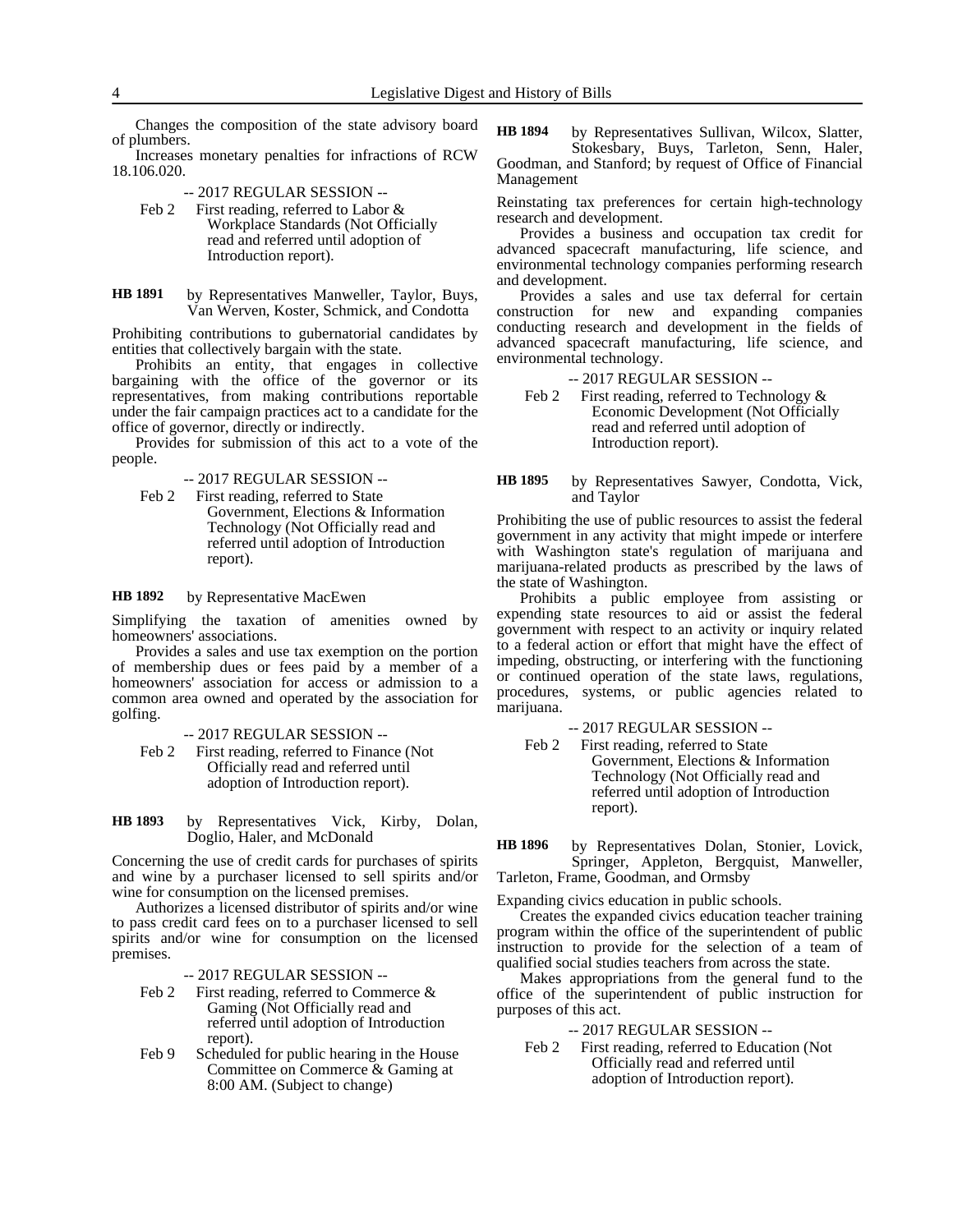by Representatives Gregerson, Santos, and Stanford **HB 1897**

Concerning ensuring fairness and compliance with public works and procurement practices.

Requires the office of minority and women's business enterprises to identify state agencies and educational institutions: (1) In the lowest quintile of utilization of minority and women-owned contractors as a percentage of all contracts issued by the agency;

(2) In the lowest quintile of the dollar value awarded to minority and women-owned contractors as a percentage of the dollar value of all contracts issued by the agency; and

(3) That are performing significantly below their established goals, as determined by the office.

Establishes an investigation unit within the office for the purpose of detecting and investigating fraud and violations.

Repeals the attorney general's authority to investigate and enforce compliance with regard to contracts with minority and women-owned businesses.

Requires the department of enterprise services to work with the municipal research and services center to notify local governments that are authorized to use small works rosters of this authority and to provide guidance on how to use the authority.

Requires the joint legislative audit and review committee to review implementation of changes to small works roster and limited public works processes.

Modifies small works roster contract procedures and the limited public works process.

-- 2017 REGULAR SESSION --

Feb 2 First reading, referred to Technology & Economic Development (Not Officially read and referred until adoption of Introduction report).

by Representatives McCaslin, Orwall, Van Werven, Holy, Dolan, Kraft, Koster, Shea, Gregerson, Taylor, Bergquist, Volz, Buys, Hayes, Haler, and Muri **HB 1898**

Concerning middle school career and technical education.

Requires the office of the superintendent of public instruction to: (1) Allocate grants to middle schools for career and technical education programs with priority in allocating the funds going to programs that develop and improve skills that have direct applicability in construction trades; and

(2) Examine barriers to increased participation in career and technical education programs by middle school students.

-- 2017 REGULAR SESSION --

- Feb 2 First reading, referred to Education (Not Officially read and referred until adoption of Introduction report).
- by Representatives Schmick, Cody, Appleton, and Ormsby **HB 1899**

Purchasing managed dental care for medicaid enrollees.

Creates a statewide prepaid dental managed care program for children and adults to: (1) Improve access to dental care and the dental program infrastructure;

(2) Expand the provider network and increase provider capacity; and

(3) Retain innovative programs that improve access and care such as the access to baby and child dentistry program.

Provides that this act is null and void if appropriations are not approved.

-- 2017 REGULAR SESSION --

Feb 2 First reading, referred to Health Care & Wellness (Not Officially read and referred until adoption of Introduction report).

by Representatives Griffey, Blake, Kraft, McDonald, McCaslin, Muri, J. Walsh, Sells, **HB 1900**

MacEwen, Tharinger, Springer, Wilcox, Stambaugh, Shea, Orcutt, Hargrove, Stokesbary, Chapman, Young, Harmsworth, Hayes, Rodne, Pike, Van Werven, Buys, and Koster

Providing funding for the hunter education training program operated by the department of fish and wildlife through the issuance of national rifle association special license plates.

Creates national rifle association special license plates for the enhanced support of firearm safety and education as part of the hunter education training program.

- -- 2017 REGULAR SESSION -- Feb 2 First reading, referred to Transportation (Not Officially read and referred until adoption of Introduction report).
- by Representatives Griffey, MacEwen, Dent, and Doglio **HB 1901**

Recognizing the month of September as the month of the kindergartener.

Declares the month of September as the month of the kindergartener.

Encourages elementary schools to determine a method to celebrate new kindergarteners as they begin their life in education.

-- 2017 REGULAR SESSION --<br>Feb 2 First reading, referred to State

First reading, referred to State Government, Elections & Information Technology (Not Officially read and referred until adoption of Introduction report).

#### by Representatives Kirby, Vick, and Doglio **HB 1902**

Modifying tavern license provisions.

Allows the state liquor and cannabis board to issue a caterer's endorsement to a tavern license that allows the licensee to remove, from the liquor stocks at the licensed premises, those types of liquor that are authorized under the on-premises license privileges for sale and service at event locations at a specified date and place not currently licensed by the board.

- -- 2017 REGULAR SESSION --
- Feb 2 First reading, referred to Commerce & Gaming (Not Officially read and referred until adoption of Introduction report).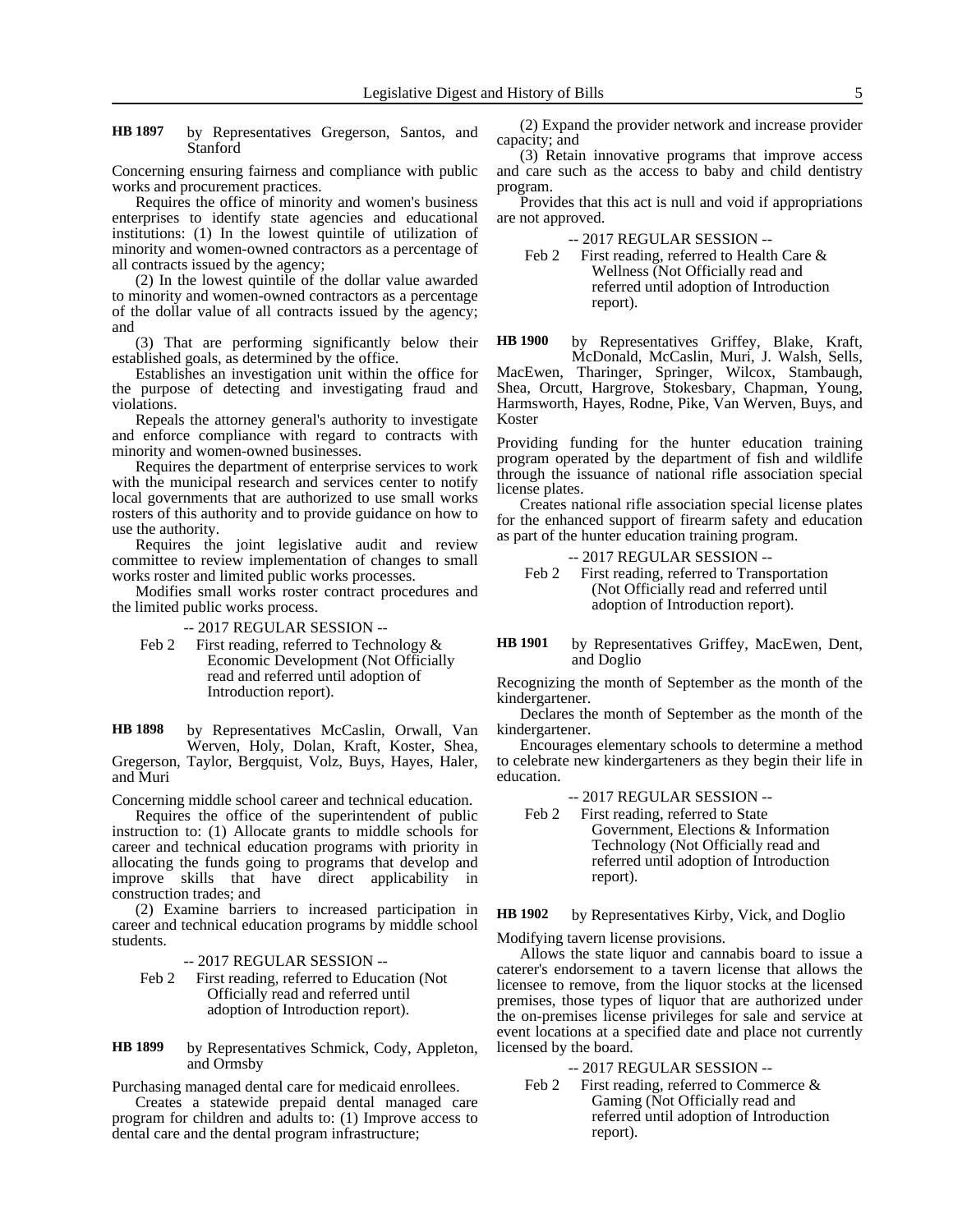- Feb 7 Scheduled for public hearing in the House Committee on Commerce & Gaming at 1:30 PM. (Subject to change)
- Feb 9 Scheduled for executive session in the House Committee on Commerce & Gaming at 8:00 AM. (Subject to change)
- by Representatives Koster, Chapman, Volz, Doglio, McDonald, Dolan, and Muri **HB 1903**

Concerning state reimbursement of election costs.

Modifies election provisions with regard to state reimbursement of costs.

-- 2017 REGULAR SESSION --

Feb 2 First reading, referred to State Government, Elections & Information Technology (Not Officially read and referred until adoption of Introduction report).

by Representative Smith **HB 1904**

Concerning the sale and taxation of Washingtonian's personal information and related data.

Finds that there are businesses engaged in: (1) Accumulating personal data that is available to be collected about people as they use the internet; and

(2) Aggregating or compiling that information and reselling it.

Imposes a business and occupation tax on persons engaging in the business of making sales of personal information or exchanging personal information for consideration.

### -- 2017 REGULAR SESSION --

Feb 2 First reading, referred to Technology & Economic Development (Not Officially read and referred until adoption of Introduction report).

by Representatives Orcutt and Clibborn **HB 1905**

Modifying the volume limitation for certain vessels exempt from the pilotage act.

Increases the weight limit of certain yachts and small passenger vessels regarding eligibility for an exemption from the requirements of the pilotage act.

-- 2017 REGULAR SESSION --

Feb 2 First reading, referred to Transportation (Not Officially read and referred until adoption of Introduction report).

### by Representatives Orcutt, Blake, McDonald, Pike, and Doglio **HB 1906**

Allowing the expansion of counties qualifying for the farm internship program, including certain southwest Washington counties.

Includes Clark, Cowlitz, and Lewis counties as qualifying for the farm internship pilot project.

-- 2017 REGULAR SESSION --

Feb 2 First reading, referred to Labor & Workplace Standards (Not Officially read and referred until adoption of Introduction report).

by Representatives Orcutt, Blake, DeBolt, McDonald, and Van Werven **HB 1907**

Concerning abandoned cemeteries.

Revises the definition of "abandoned cemetery" for purposes of chapter 68.60 RCW (abandoned and historic cemeteries and historic graves).

Requires the funeral and cemetery board to consult with the department of archaeology and historic preservation to adopt rules that allow burials in abandoned cemeteries.

Requires records, maps, or other documents associated with an abandoned cemetery to be transferred to the state archives.

Requires endowment care funds held by the cemetery authority at the time a cemetery becomes an abandoned cemetery to be transferred to the department of archaeology and historic preservation.

-- 2017 REGULAR SESSION --

Feb 2 First reading, referred to State Government, Elections & Information Technology (Not Officially read and referred until adoption of Introduction report).

by Representatives Orcutt, Blake, Muri, and Condotta **HB 1908**

Restricting aggressive panhandling at public rest stops and rest areas.

Prohibits a person from aggressively panhandling when the person solicited is in a public rest stop or rest area.

-- 2017 REGULAR SESSION --

Feb 2 First reading, referred to Public Safety (Not Officially read and referred until adoption of Introduction report).

by Representatives Appleton, Taylor, Ryu, Harmsworth, Condotta, Buys, Goodman, Shea, and Morris **HB 1909**

Authorizing the use of automated license plate recognition systems.

Authorizes the following to use an automated license plate recognition system:  $(1)$  A law enforcement agency or parking enforcement agency for locating vehicles on a watch list;

(2) A parking enforcement agency for enforcing time restrictions on parking spaces;

(3) A transportation agency for providing real time traffic information to the public; and

(4) An agency for controlling access to secured areas.

Allows an automated license plate recognition system to be used as a component of a photo toll system or an automated traffic safety camera.

### -- 2017 REGULAR SESSION --

Feb 2 First reading, referred to Transportation (Not Officially read and referred until adoption of Introduction report).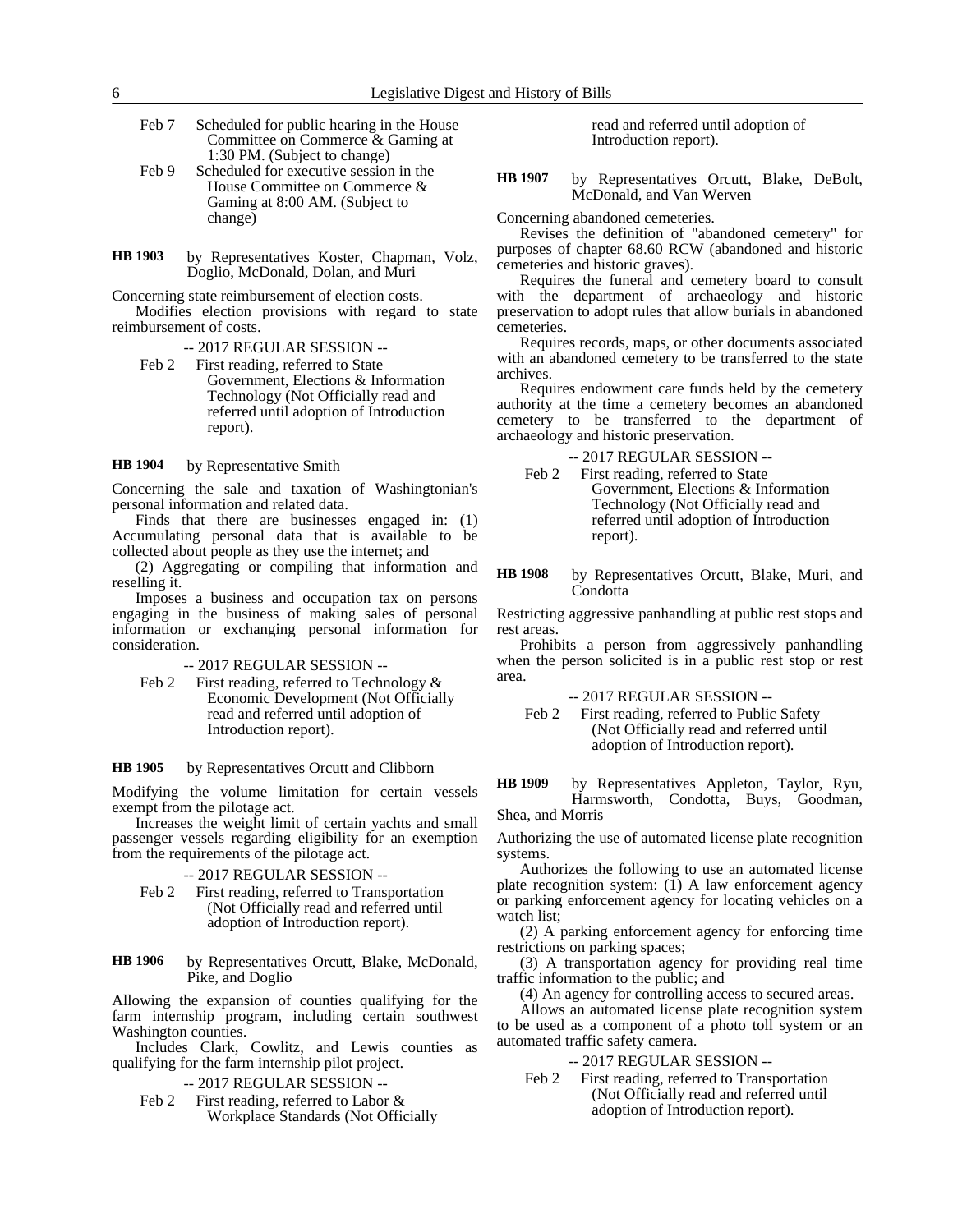by Representatives Tarleton and Pollet **HB 1910**

Requiring a study of economic impacts of contributions of institutions of higher education in various economic sectors.

Requires the department of commerce to contract for a study on the economic impact of the contributions of public institutions of higher education to assist the legislature in supporting and making strategic investments towards sustaining a diversified economy.

-- 2017 REGULAR SESSION --

- Feb 2 First reading, referred to Technology & Economic Development (Not Officially read and referred until adoption of Introduction report).
- by Representatives Holy, Ormsby, Volz, and **Condotta HB 1911**

Authorizing the masking of odors by regulated marijuana facilities.

Requires rules adopted by the department of ecology to authorize the concealment or masking of odors from the premises of a licensed marijuana producer or processor.

- -- 2017 REGULAR SESSION --
- Feb 2 First reading, referred to Commerce & Gaming (Not Officially read and referred until adoption of Introduction report).
- Feb 7 Scheduled for public hearing in the House Committee on Commerce & Gaming at 1:30 PM. (Subject to change)
- Feb 9 Scheduled for executive session in the House Committee on Commerce & Gaming at 8:00 AM. (Subject to change)
- by Representatives Ryu, Tarleton, Doglio, and Slatter **HB 1912**

Improving the community economic revitalization board program.

Requires the community economic revitalization board to use the outcome-based evaluation reports of the financial assistance provided under chapter 43.160 RCW (economic development--public facilities loans and grants) to develop a strategic plan for the appropriated funding.

Makes an appropriation from the public facility construction loan revolving account to the community economic revitalization board for financing public facilities under chapter 43.160 RCW.

-- 2017 REGULAR SESSION --

Feb 2 First reading, referred to Community Development, Housing & Tribal Affairs (Not Officially read and referred until adoption of Introduction report).

by Representatives Dolan, Van Werven, and Haler; by request of State Board for Community and Technical Colleges **HB 1913**

Creating a leasehold excise tax exemption for certain leasehold interests in facilities owned or used by schools, colleges, or universities.

Provides a leasehold excise tax exemption for leasehold interests in facilities owned or used by a school, college, or university, and the leasehold interest provides: (1) Food services for students, faculty, and staff;

(2) The operation of a bookstore on campus; or

(3) Maintenance, operational, or administrative services to the school, college, or university.

-- 2017 REGULAR SESSION --

Feb 2 First reading, referred to Finance (Not Officially read and referred until adoption of Introduction report).

by Representatives Pellicciotti and Holy **HB 1914**

Creating a pilot program for the supervision of motor vehicle-related felonies.

Creates a pilot program for the supervision of offenders convicted of felonies relating to the theft or taking of a motor vehicle.

Authorizes Spokane county superior court or Federal Way municipal court to sentence an offender to community custody for one year when the court sentences the offender to the custody of the department of corrections for felonies related to theft or taking of a motor vehicle.

-- 2017 REGULAR SESSION --

Feb 2 First reading, referred to Public Safety (Not Officially read and referred until adoption of Introduction report).

by Representatives Griffey and Appleton **HB 1915**

Addressing hospital inspections by limiting the uses of the fire protection contractor license fund and directing the department of health to engage in rule making to appropriately fund the cost of hospital inspections from hospital license fees.

Requires the department of health to set the fees for an application for a license, or renewal of a license, by a hospital to include the costs of inspections for fire protection purposes.

Specifies that, the standards for fire protection and its enforcement, with respect to hospitals, are no longer eligible for expenditures from the fire protection contractor license fund.

-- 2017 REGULAR SESSION --

Feb 2 First reading, referred to Local Government (Not Officially read and referred until adoption of Introduction report).

by Representatives Schmick, Blake, Nealey, Jenkin, Dye, Buys, and Haler **HB 1916**

Creating a business and occupation tax exemption for certain sales of commercial fertilizer, agricultural crop protection products, and seed.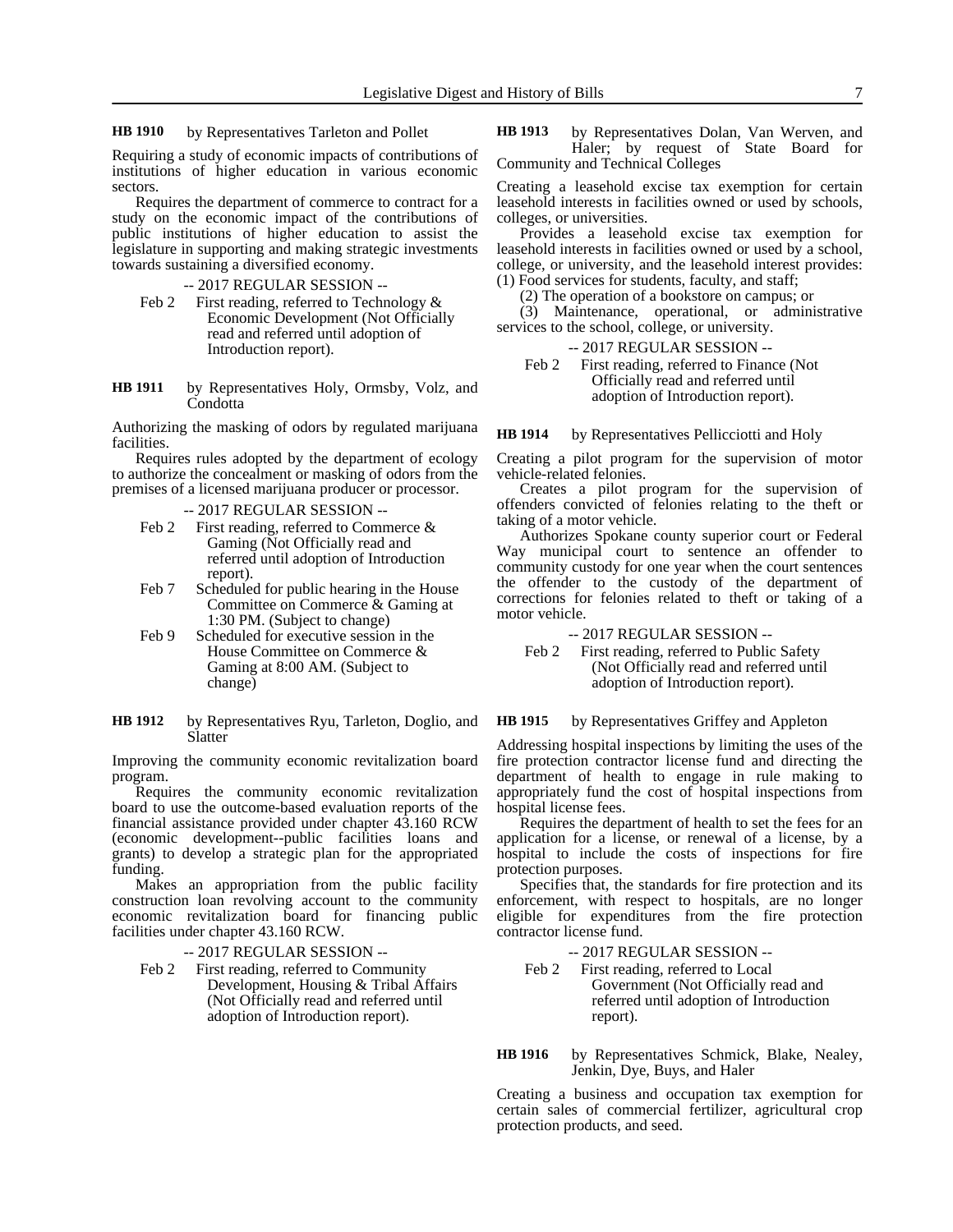Provides a business and occupation tax exemption for wholesale sales of commercial fertilizer, agricultural crop protection products, and seed by an eligible distributor to an eligible retailer.

- -- 2017 REGULAR SESSION --
- Feb 2 First reading, referred to Agriculture & Natural Resources (Not Officially read and referred until adoption of Introduction report).
- by Representatives Appleton, Ryu, and Pettigrew **HB 1917**

Concerning the imposition of port district facility entry fees for certain ground transportation service providers.

Requires a port district to limit entry for the following until an entry fee is paid: On-demand passenger service by a motor vehicle licensed and regulated as a for hire vehicle, a limousine, or a taxicab.

- -- 2017 REGULAR SESSION --
- Feb 2 First reading, referred to Local Government (Not Officially read and referred until adoption of Introduction report).
- by Representatives Stanford, Lytton, Blake, Fitzgibbon, Pettigrew, Robinson, and Doglio **HB 1918**

Addressing treatment of groundwater under state water codes to support rural development while protecting instream flows.

Supports rural development and protects instream flows, by modifying provisions relating to the treatment of groundwater under state water codes.

Creates the water withdrawal mitigation assistance account.

-- 2017 REGULAR SESSION --

- Feb 2 First reading, referred to Agriculture & Natural Resources (Not Officially read and referred until adoption of Introduction report).
- Feb 7 Scheduled for public hearing in the House Committee on Agriculture & Natural Resources at 10:00 AM. (Subject to change)

by Representatives Vick, Blake, Kirby, Jenkin, J. Walsh, Hayes, Pettigrew, Condotta, **HB 1919**

Buys, Young, Barkis, Harmsworth, Rodne, MacEwen, and Goodman

Establishing special license endorsements for cigar lounges and retail tobacconist shops.

Authorizes a person holding a tobacco products retailer's license to apply through the business licensing system for a special endorsement as a cigar lounge or retail tobacconist shop.

-- 2017 REGULAR SESSION --

Feb 2 First reading, referred to Business & Financial Services (Not Officially read and referred until adoption of Introduction report).

by Representatives Condotta, Sawyer, Blake, Young, and Appleton **HB 1920**

Concerning inspections of licensed marijuana processors' equipment and facilities.

Allows the director of fire protection or an accredited commercial electrical inspector to perform an inspection of or approval of a marijuana processor's professional closed loop systems, equipment, extraction operation, or facilities to ensure compliance with applicable fire, safety, or building code requirements.

-- 2017 REGULAR SESSION --

- Feb 2 First reading, referred to Commerce & Gaming (Not Officially read and referred until adoption of Introduction report).
- Feb 7 Scheduled for public hearing in the House Committee on Commerce & Gaming at 1:30 PM. (Subject to change)
- Feb 9 Scheduled for executive session in the House Committee on Commerce & Gaming at 8:00 AM. (Subject to change)

by Representatives Morris, Smith, and Vick **HB 1921**

Concerning telecommunications services. Revises telecommunications services provisions.

-- 2017 REGULAR SESSION --

Feb 2 First reading, referred to Technology & Economic Development (Not Officially read and referred until adoption of Introduction report).

by Representative Jinkins **HB 1922**

Modifying the due date for applications by local governments for designation as a health sciences and services authority.

Extends the date from December 31, 2010, to December 31, 2018, in which applications must be submitted by local governments for an area's designation as a health sciences and services authority.

- -- 2017 REGULAR SESSION --
- Feb 2 First reading, referred to Higher Education (Not Officially read and referred until adoption of Introduction report).

by Representatives Blake, J. Walsh, and Kirby **HB 1923**

Concerning school construction assistance grants for small, rural school districts.

Addresses eligibility, prioritization, disbursement, and reporting requirements for school construction assistance program grants for small, rural school districts.

- -- 2017 REGULAR SESSION --
- Feb 2 First reading, referred to Capital Budget (Not Officially read and referred until adoption of Introduction report).

by Representatives Dent and Fitzgibbon **HB 1924**

Concerning small forest landowners.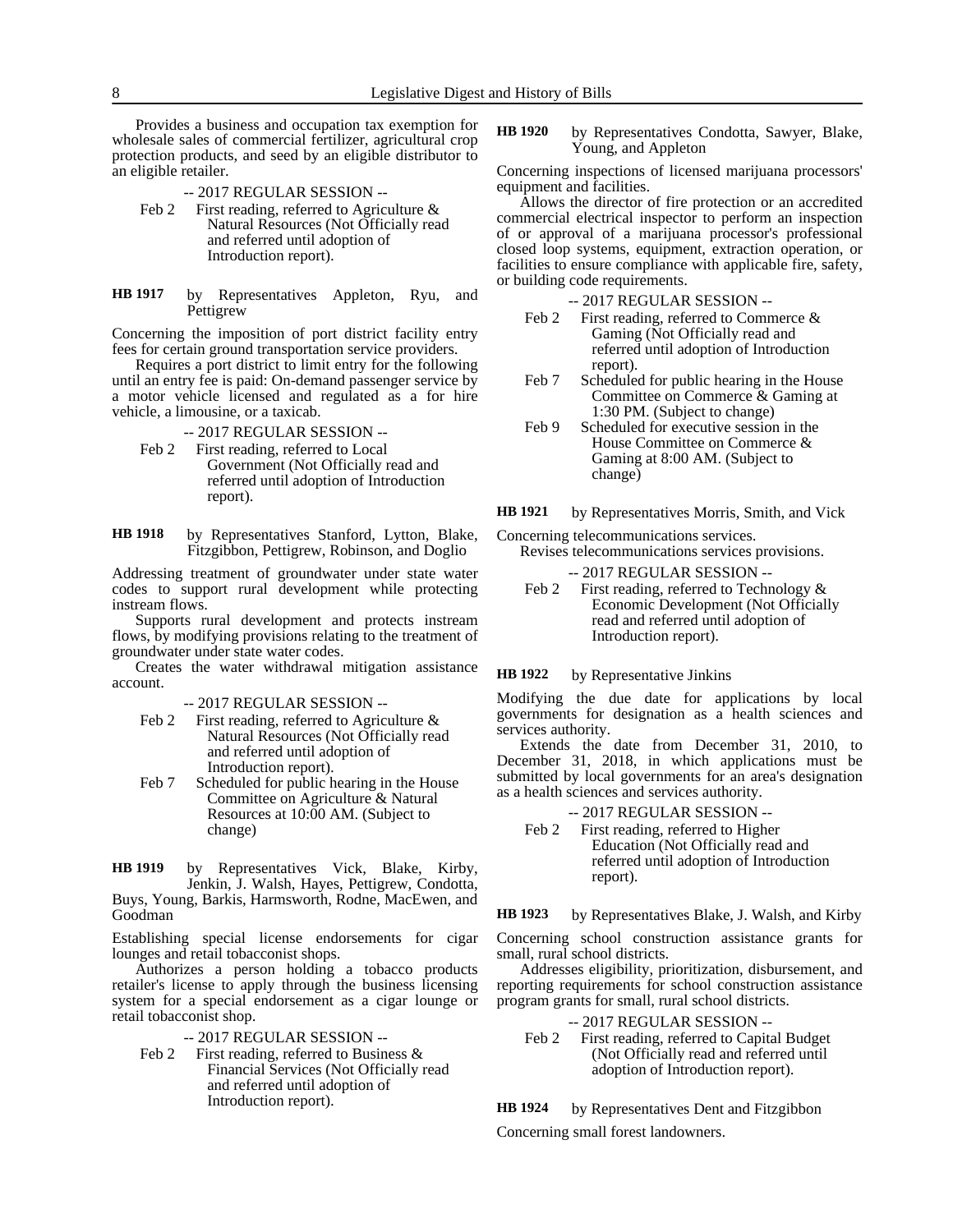Authorizes a burning permit, issued by the department of natural resources, to applicants who are small forest landowners to be multiple year permits if a multiple year permit is requested by the landowner.

Authorizes the department of natural resources to adopt a reduced fee schedule for applicants who are small forest landowners.

Excludes the following from the definition of "farm labor contractor" for purposes of chapter 19.30 RCW: A person performing farm labor contracting activity solely for a small forest landowner who receives services of no more than two agricultural employees at any given time.

-- 2017 REGULAR SESSION --

Feb 2 First reading, referred to Agriculture  $\&$ Natural Resources (Not Officially read and referred until adoption of Introduction report).

by Representatives Pollet, Tarleton, Kilduff, Orwall, Muri, and Stanford **HB 1925**

Taking action to address lead in drinking water in schools. Requires schools to: (1) Develop and adopt a plan of

action to prevent elevated lead levels in water used for drinking or cooking;

(2) Periodically test outlets used for drinking water or cooking in school facilities for the presence of lead; and

(3) Submit its plan of action and information on testing activities to the department of health and the office of the superintendent of public instruction.

Requires the department of health, in consultation with the office of the superintendent of public instruction and the department of ecology, to adopt emergency rules to implement this act.

-- 2017 REGULAR SESSION --

Feb 2 First reading, referred to Environment (Not Officially read and referred until adoption of Introduction report).

### by Representatives Pollet and Santos **HB 1926**

Enacting an excise tax on capital gains to improve the fairness of Washington's tax system and provide funding for the education legacy trust account.

Imposes a tax on individuals for the privilege of: (1) Selling or exchanging long-term capital assets; or

(2) Receiving Washington capital gains.

Allows a business and occupation tax deduction against a person's gross income of the business to the extent necessary to avoid taxing the same amounts under chapter 82.04 RCW and this act.

Provides funding for the education legacy trust account.

-- 2017 REGULAR SESSION --

Feb 2 First reading, referred to Finance (Not Officially read and referred until adoption of Introduction report).

by Representative Hudgins; by request of Office of Financial Management **HB 1927**

Concerning government efficiency by eliminating, revising or decodifying obsolete or inactive statutory provisions that concern the office of financial management.

Eliminates, revises, or decodifies obsolete or inactive provisions that concern the office of financial management.

-- 2017 REGULAR SESSION --

Feb 2 First reading, referred to State Government, Elections & Information Technology (Not Officially read and referred until adoption of Introduction report).

#### by Representatives Koster, Buys, and Shea **HB 1928**

Concerning the use of solid fuel burning devices.

Provides that a person who is in violation of RCW 70.94.473 (limitations on the use of a solid fuel burning device--burn bans): (1) May not be subject to an enforcement action within the first twelve hours after the issuance of a public notice that a burn ban is in effect;

(2) For the first violation within a calendar month, must be provided educational materials regarding public health and air quality and information about obtaining or purchasing a certified solid fuel burning device; and

(3) For the second violation in the same month, is subject to a civil penalty of two hundred fifty dollars. For subsequent violations in the same month, the civil penalty is increased by two hundred fifty dollars for each offense.

- -- 2017 REGULAR SESSION --
- Feb 2 First reading, referred to Environment (Not Officially read and referred until adoption of Introduction report).

### by Representatives Hudgins, Harmsworth, and Tarleton **HB 1929**

Concerning independent security testing of state agencies' information technology systems and infrastructure by the military department.

Authorizes the office of the state chief information officer to test the security of a state agency's information technology systems and infrastructure to identify and mitigate system vulnerabilities.

Authorizes the state military department to conduct independent security testing of the information security of a private entity operating within the state, or unit of local government of the state, involved in the management of critical infrastructure.

-- 2017 REGULAR SESSION --

Feb 2 First reading, referred to State

Government, Elections & Information Technology (Not Officially read and referred until adoption of Introduction report).

### **Senate Bills**

by Senate Committee on Law & Justice (originally sponsored by Senators Pedersen, Padden, Frockt, Fain, Mullet, and Kuderer; by request of **SB 5012-S**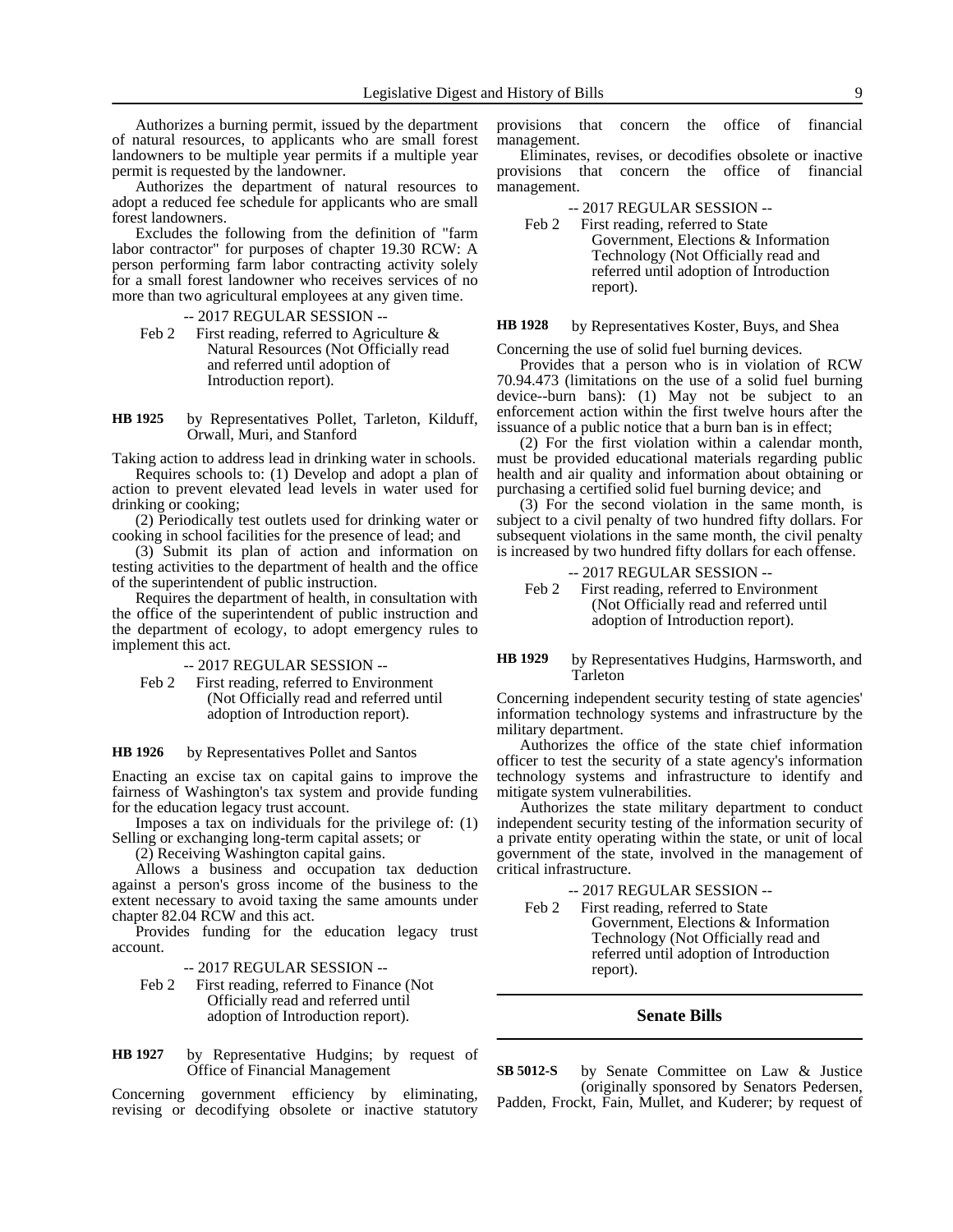Washington State Bar Association and Uniform Law Commission)

Concerning the distribution of a Washington trust's assets to another trust.

(DIGEST OF PROPOSED 1ST SUBSTITUTE)

Addresses the distribution of a Washington trust's assets to another trust.

- -- 2017 REGULAR SESSION --
- Jan 10 Public hearing in the Senate Committee on Law & Justice at 10:00 AM.
- Feb 1 LAW Majority; 1st substitute bill be substituted, do pass. Executive action taken in the Senate Committee on Law & Justice at 8:00 AM.
- Feb 2 Passed to Rules Committee for second reading.

by Senate Committee on Transportation (originally sponsored by Senators Hobbs, Rivers, and Warnick) **SB 5016-S**

Concerning deficiency claims after auction of a private property vehicle impound.

(DIGEST OF PROPOSED 1ST SUBSTITUTE)

Increases the dollar threshold on registered tow truck operators' deficiency claims.

-- 2017 REGULAR SESSION --

Jan 25 Public hearing in the Senate Committee on Transportation at 3:30 PM.

Jan 31 TRAN - Majority; 1st substitute bill be substituted, do pass. Executive action taken in the Senate Committee on Transportation at 3:30 PM.

Feb 1 Passed to Rules Committee for second reading.

by Senate Committee on Transportation (originally sponsored by Senators Hasegawa and Kuderer) **SB 5018-S**

Authorizing wheelchair accessible taxicabs access to high occupancy vehicle lanes.

(DIGEST OF PROPOSED 1ST SUBSTITUTE)

Authorizes the use of high occupancy vehicle lanes by private, for hire vehicles that have been specially manufactured, designed, or modified for the transportation of a person who has a mobility disability and uses a wheelchair or other assistive device.

-- 2017 REGULAR SESSION --

- Jan 23 Public hearing in the Senate Committee on Transportation at 3:30 PM.
- Jan 31 TRAN Majority; 1st substitute bill be substituted, do pass. Executive action taken in the Senate

Committee on Transportation at 3:30 PM.

Feb 1 Passed to Rules Committee for second reading.

by Senate Committee on Human Services, Mental Health & Housing (originally sponsored by Senator O'Ban) **SB 5106-S**

Clarifying obligations under the involuntary treatment act. (DIGEST OF PROPOSED 1ST SUBSTITUTE)

Revises the involuntary treatment act with regard to: (1) Clarifying obligations;

(2) Joel's law amendments;

(3) Less restrictive alternative revocations; and

(4) Initial detention investigations.

-- 2017 REGULAR SESSION --

- Jan 17 Public hearing in the Senate Committee on Human Services and Mental Health & Housing at 1:30 PM.
- Jan 30 HSMH Majority; 1st substitute bill be substituted, do pass. Executive action taken in the Senate Committee on Human Services and
- Mental Health & Housing at 1:30 PM. Feb 1 Passed to Rules Committee for second reading.
- by Senate Committee on Transportation (originally sponsored by Senators Hobbs and King) **SB 5147-S**

Providing an exemption from certain maximum vehicle length limitations.

### (DIGEST OF PROPOSED 1ST SUBSTITUTE)

Exempts public transit vehicles equipped with certainsized bike racks from certain maximum vehicle length limitations.

-- 2017 REGULAR SESSION --

- Jan 23 Public hearing in the Senate Committee on Transportation at 3:30 PM.
- Jan 31 TRAN Majority; 1st substitute bill be substituted, do pass.

Executive action taken in the Senate Committee on Transportation at 3:30 PM.

Feb 1 Passed to Rules Committee for second reading.

by Senate Committee on Law & Justice (originally sponsored by Senators Padden, **SB 5184-S**

O'Ban, Fain, Pedersen, Darneille, Frockt, Keiser, and Chase)

Modifying patronizing a prostitute provisions.

(DIGEST OF PROPOSED 1ST SUBSTITUTE)

Provides that the crime of patronizing a prostitute may be considered as being committed in more than one location. For instance, a person who sends a communication to patronize a prostitute is considered to have committed the crime both at the place from which the contact was made and where the communication is received.

-- 2017 REGULAR SESSION --

- Jan 17 Public hearing in the Senate Committee on Law & Justice at 10:00 AM.
- Feb 1 LAW Majority; 1st substitute bill be substituted, do pass.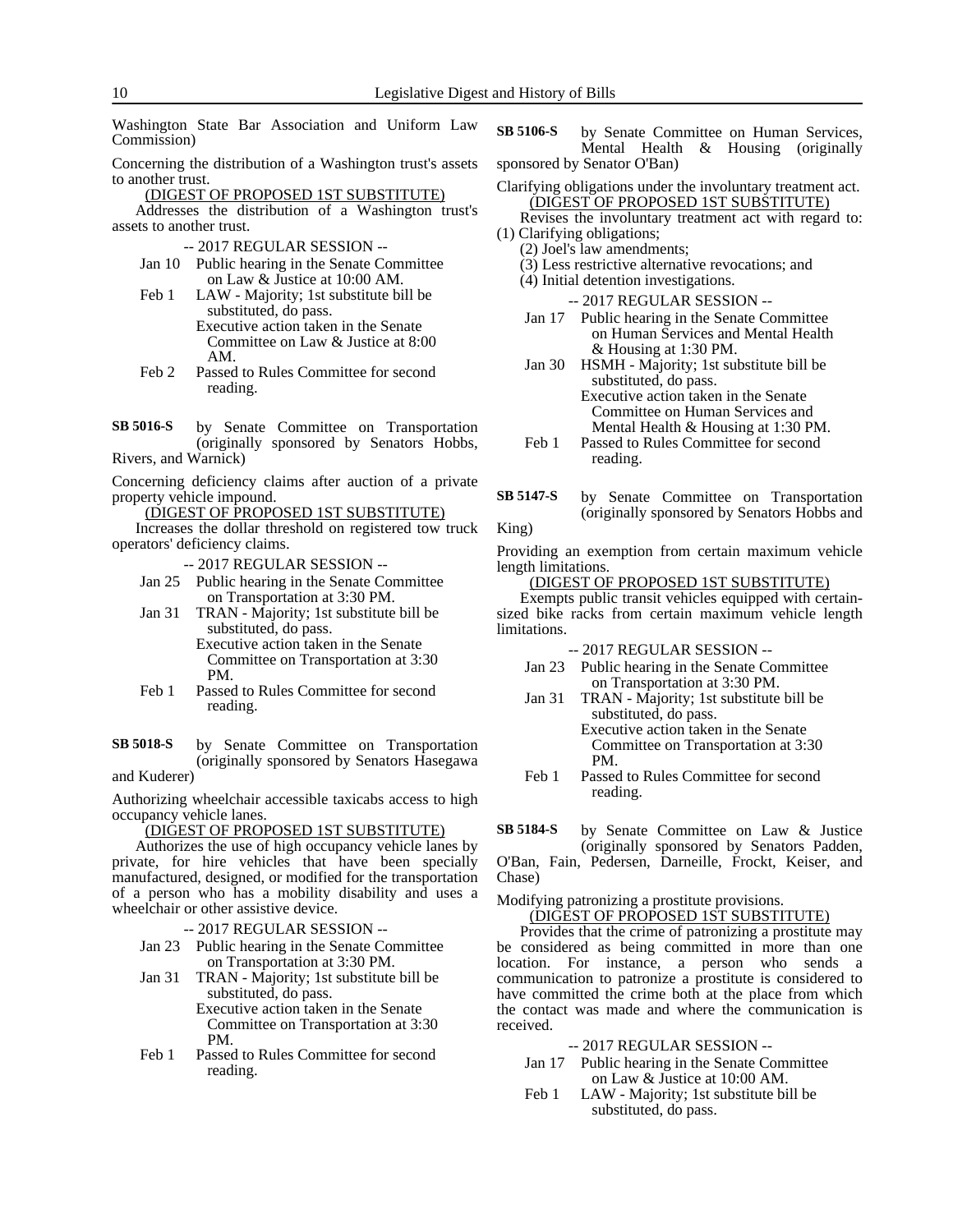Executive action taken in the Senate Committee on Law & Justice at 8:00 AM.

- Feb 2 Passed to Rules Committee for second reading.
- by Senate Committee on Law & Justice (originally sponsored by Senators Padden and Pearson) **SB 5186-S**

Concerning the collection of blood samples for forensic testing.

### (DIGEST OF PROPOSED 1ST SUBSTITUTE)

Provides that it is not professional misconduct for a person holding another credential under Title 18 RCW whose scope of practice includes performing venous blood draws to collect a blood sample without a person's consent when the person holding another credential is directed by a law enforcement officer to do so for the purpose of a blood test under the provisions of a search warrant or exigent circumstances.

- -- 2017 REGULAR SESSION --
- Jan 25 Public hearing in the Senate Committee on Law & Justice at 8:00 AM.
- Feb 1 LAW Majority; 1st substitute bill be substituted, do pass. Executive action taken in the Senate Committee on Law & Justice at 8:00 AM.
- Feb 2 Passed to Rules Committee for second reading.
- by Senate Committee on Local Government (originally sponsored by Senator Takko) **SB 5235-S**

Withdrawing territory from a cemetery district. (DIGEST OF PROPOSED 1ST SUBSTITUTE)

Allows the territory within a cemetery district to be withdrawn from the district if a special election is held and a majority of votes cast by qualified voters residing within the district approve the withdrawal.

-- 2017 REGULAR SESSION --

- Jan 26 Public hearing in the Senate Committee on Local Government at 1:30 PM.
- Jan 31 LGOV Majority; 1st substitute bill be substituted, do pass. Executive action taken in the Senate

Committee on Local Government at 1:30 PM.

Feb 1 Passed to Rules Committee for second reading.

by Senate Committee on Financial<br>Institutions & Insurance (originally Institutions & Insurance (originally sponsored by Senators Angel, Hobbs, Fain, and Takko) **SB 5286-S**

Prohibiting regulation of the amount of rent for commercial properties.

(DIGEST OF PROPOSED 1ST SUBSTITUTE)

Prohibits a local government from enacting, maintaining, or enforcing ordinances or other provisions which regulate the amount of rent to be charged for commercial rental structures or sites other than properties in public ownership or properties under public management.

- Jan 26 Public hearing in the Senate Committee on Financial Institutions & Insurance at 8:00 AM.
- Jan 31 FI Majority; 1st substitute bill be substituted, do pass. Minority; do not pass. Executive action taken in the Senate Committee on Financial Institutions & Insurance at 8:00 AM.
- Feb 1 Passed to Rules Committee for second reading.
- by Senate Committee on Law & Justice (originally sponsored by Senators Angel and **SB 5327-S**

Padden)

Clarifying the duties of court clerks. (DIGEST OF PROPOSED 1ST SUBSTITUTE) Removes the duty of the clerk of the court to forward

certain forms to the division of child support.

Removes the duty of the Washington association of county officials to report on the amounts of legal financial obligations collected by county clerks.

- -- 2017 REGULAR SESSION --
- Jan 24 Public hearing in the Senate Committee on Law & Justice at 10:00 AM.
- Feb 1 LAW Majority; 1st substitute bill be substituted, do pass. Executive action taken in the Senate Committee on Law & Justice at 8:00 AM.
- Feb 2 Passed to Rules Committee for second reading.

by Senate Committee on Law & Justice (originally sponsored by Senators Fortunato, Padden, O'Ban, Braun, Angel, Schoesler, Brown, and Kuderer) **SB 5350-S**

Establishing deadlines for final determinations and dispositions in agency adjudicative proceedings.

### (DIGEST OF PROPOSED 1ST SUBSTITUTE)

Revises administrative procedure act provisions as follows: (1) Requires an agency to, for a matter that is subject to an adjudicative proceeding, make a final administrative determination or disposition for that matter within two years after the commencement of the adjudicative proceeding unless all parties to the proceeding agree to waive the time limitation or the agency otherwise has good cause to delay the proceeding;

(2) Authorizes a person to file a petition for judicial review and is presumed to have exhausted all administrative remedies when an agency fails to comply with  $(1)$  above;

(3) Limits review by the court to issues and facts identified as contested in the petition or amended petition when a petition for judicial review is filed; and

(4) Prohibits the court from remanding certain matters, when a petition for judicial review is filed under (2) above, unless all parties consent or the court determines that the agency had good cause for delaying the proceeding.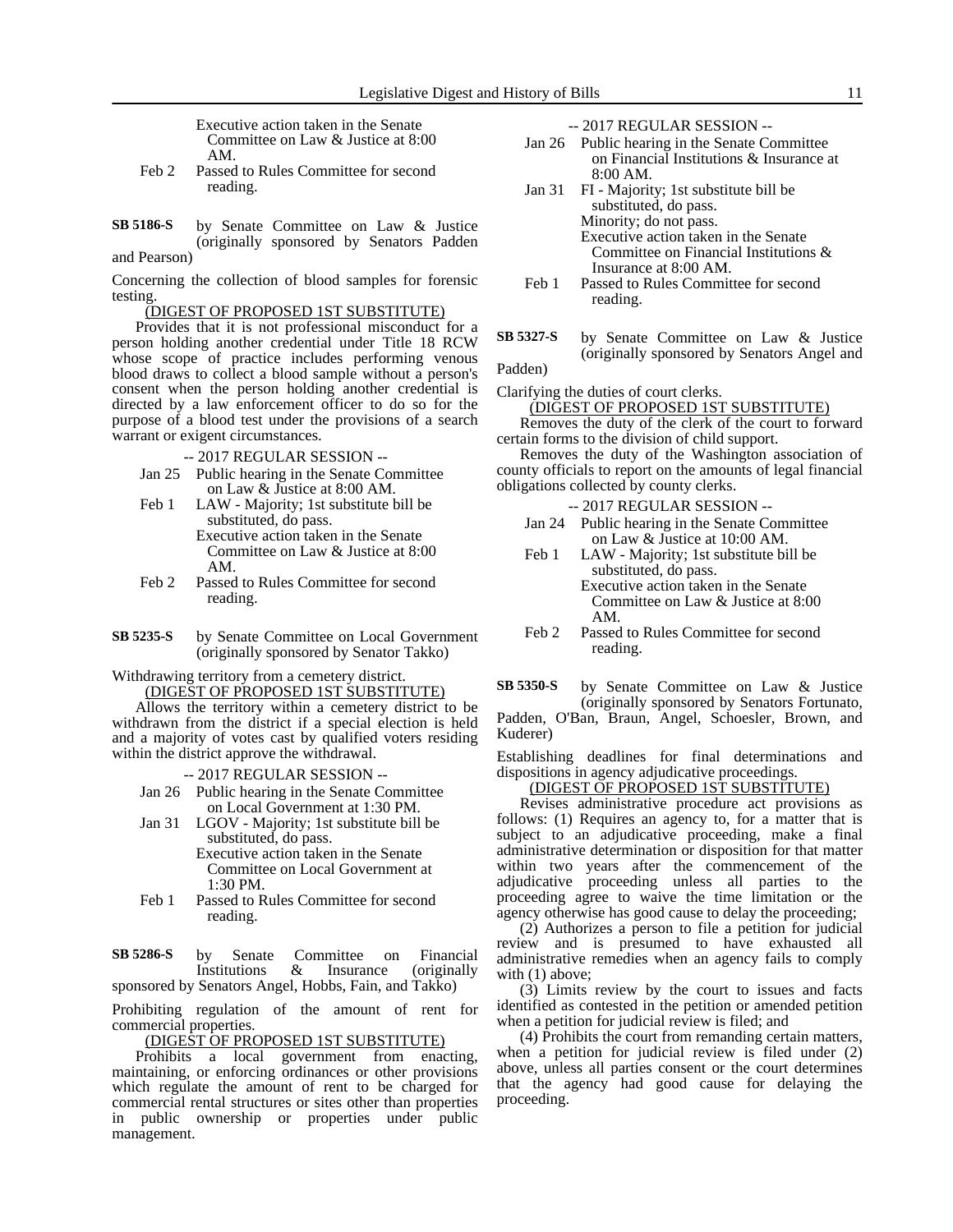- -- 2017 REGULAR SESSION --
- Jan 25 Public hearing in the Senate Committee on Law & Justice at 8:00 AM.
- Feb 1 LAW Majority; 1st substitute bill be substituted, do pass. Executive action taken in the Senate Committee on Law & Justice at 8:00
- AM. Feb 2 Passed to Rules Committee for second
	- reading.

by Senate Committee on Law & Justice (originally sponsored by Senators Becker, Bailey, Rivers, Brown, Miloscia, O'Ban, Warnick, Angel, Honeyford, Padden, and Braun) **SB 5374-S**

Concerning state employee whistleblower protection.

(DIGEST OF PROPOSED 1ST SUBSTITUTE)

Revises the definition of "improper governmental action," for purposes of state employee whistleblower protection, to include an action by an employee undertaken in the performance of the employee's official duties that violates the administrative procedure act or analogous provisions of law that prohibit ex parte communication regarding cases or matters pending in which an agency is party between the agency's employee and a presiding officer, hearing officer, or administrative law judge.

-- 2017 REGULAR SESSION --

- Jan 25 Public hearing in the Senate Committee on Law & Justice at 8:00 AM.
- Feb 1 LAW Majority; 1st substitute bill be substituted, do pass.

Executive action taken in the Senate Committee on Law & Justice at 8:00 AM.

Feb 2 Passed to Rules Committee for second reading.

by Senate Committee on Ways & Means (originally sponsored by Senators Braun, Rivers, Fain, Zeiger, Schoesler, Honeyford, Warnick, King, Brown, Angel, Wilson, Sheldon, Becker, and Miloscia) **SB 5607-S**

Concerning education.

### (AS OF SENATE 2ND READING 2/01/17)

Revises education provisions with regard to: The weighted per pupil funding model; local effort levy; local excess levy authority for calendar year 2020 and thereafter; providing a one-year delay in the levy lid reduction; compensation and salary; housing allowance; national board for professional teaching standards bonus; state-funded extended year contracts; health care benefits; measures of a school district's success; accountability through improved accounting transparency; providing flexibility to school districts; recognizing school districts meeting the performance targets; addressing school districts not meeting the performance targets; establishing the top teacher recognition grant program; conforming future collective bargaining agreements to this act; prohibiting teacher strikes; student absenteeism; paraeducators; technical amendments to align statutes with the per pupil funding distribution model and recognizing and rewarding school districts that meet the

measures of success; education sector excellence assessment framework; and authority to remove teachers that are detrimental to student academic performance.

Provides for submission of this act to a vote of the people.

-- 2017 REGULAR SESSION --

- Jan 30 Public hearing in the Senate Committee on Ways & Means at 3:30 PM.
- Jan 31 WM Majority; 1st substitute bill be substituted, do pass. Minority; do not pass. Executive action taken in the Senate Committee on Ways & Means at 3:30 PM.
- Feb 1 Passed to Rules Committee for second reading. Placed on second reading by Rules

Committee. 1st substitute bill substituted.

Rules suspended. Placed on Third Reading.

Third reading, passed; yeas, 25; nays, 24; absent, 0; excused, 0.

Feb 6 Scheduled for public hearing in the House Committee on Appropriations at 3:30 PM in anticipation of other legislative action.

#### by Senators Kuderer and Hasegawa **SB 5667**

Concerning the off-duty conduct of an employee or a prospective employee.

Provides that it is an unfair practice for an employer to fail or refuse to hire an individual, discharge or bar a person from employment, or discriminate against a person in compensation or in other terms or conditions of employment, because the employee or prospective employee participates in or has participated in a lawful activity if the activity occurs off the premises of the employer during nonworking hours.

-- 2017 REGULAR SESSION -- Feb 2 First reading, referred to Commerce, Labor & Sports.

by Senators Zeiger, Hunt, Rolfes, Pedersen, Keiser, Conway, Hasegawa, Kuderer, and **SB 5668**

Saldaña

Expanding civics education in public schools.

Creates the expanded civics education teacher training program within the office of the superintendent of public instruction to provide for the selection of a team of qualified social studies teachers from across the state.

Makes appropriations from the general fund to the office of the superintendent of public instruction for purposes of this act.

-- 2017 REGULAR SESSION -- Feb 2 First reading, referred to Early Learning & K-12 Education.

by Senators Cleveland, Walsh, and Mullet Concerning dental laboratories. **SB 5669**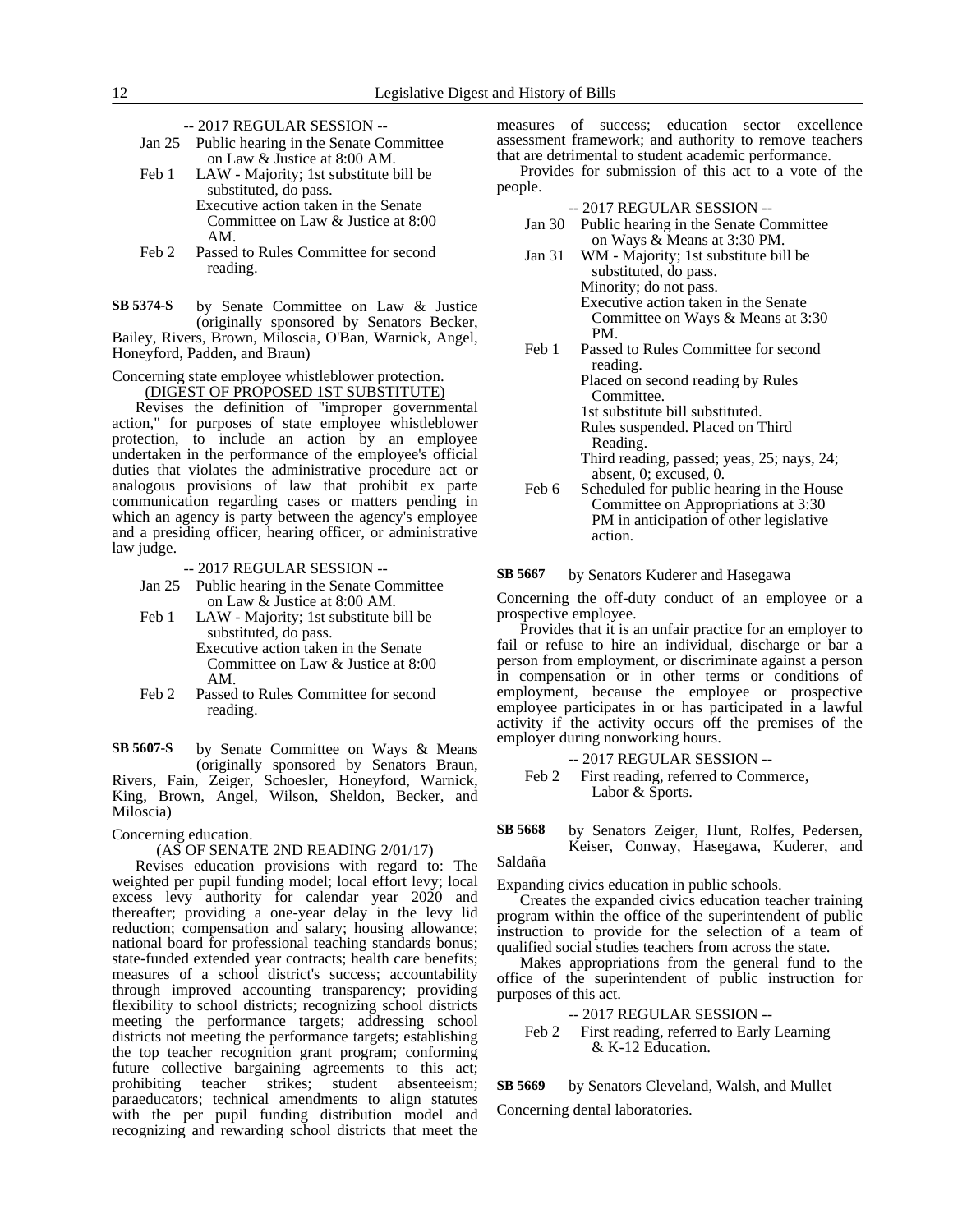Requires a dental laboratory that is operating, doing business, or intending to operate or do business in this state to register with the state dental quality assurance commission and pay a fee.

- -- 2017 REGULAR SESSION --
- Feb 2 First reading, referred to Health Care.

#### by Senators Braun and Mullet **SB 5670**

Requiring notice to state fund employers for certain workers' compensation third-party settlements.

Requires the department of labor and industries to, for a state fund claim, provide reasonable ongoing notice to the employer of the status of compromise or settlement negotiations between the injured worker or beneficiary and the department.

### -- 2017 REGULAR SESSION --

Feb 2 First reading, referred to Commerce, Labor & Sports. Public hearing in the Senate Committee

on Commerce and Labor & Sports at 1:30 PM.

by Senators Fortunato, Sheldon, Rivers, and Wilson **SB 5671**

Simplifying the process for bona fide charitable and nonprofit organization to engage in activities and social pastimes, and raise funds for their authorized purposes.

Simplifies the process for bona fide charitable and nonprofit organizations to: (1) Engage in activities and social pastimes; and

(2) Raise funds for their authorized purposes.

- -- 2017 REGULAR SESSION --
- Feb 2 First reading, referred to Commerce, Labor & Sports.
- Feb 8 Scheduled for public hearing in the Senate Committee on Commerce and Labor & Sports at 1:30 PM. (Subject to change)

by Senator Hunt; by request of Department of Enterprise Services **SB 5672**

Concerning the enforcement of parking rules and regulations and adjudication of parking infractions on the state capitol grounds.

Provides that the director of the department of enterprise services has the authority to enforce rules that relate to parking on the state capitol grounds and to collect and retain penalties that he or she establishes.

Requires collected penalties to be deposited into the state vehicle parking account.

-- 2017 REGULAR SESSION -- Feb 2 First reading, referred to State Government.

#### by Senator Zeiger **SB 5673**

Concerning the responsibilities of the superintendent of public instruction and the state board of education.

Addresses the superintendent of public instruction's and the state board of education's responsibilities with regard to the following: Accountability; assessments and high school graduation requirements; basic education requirements; private schools; educational service district boundaries; waivers for effective education programs and innovation schools; state board governance; and students with medical conditions.

Transfers certain duties of the state board of education to the superintendent of public instruction.

-- 2017 REGULAR SESSION --

Feb 2 First reading, referred to Early Learning & K-12 Education.

#### by Senators Palumbo and Fain **SB 5674**

Addressing the final approval of subdivisions of land.

Authorizes the legislative authorities of cities, towns, and counties to delegate final plat approval to an established planning commission or agency or other administrative personnel.

-- 2017 REGULAR SESSION -- Feb 2 First reading, referred to Local Government.

#### by Senators Mullet and Angel **SB 5675**

Addressing the minimum operating requirements and the review of plans necessary to be included in the small business retirement marketplace.

Authorizes the office of the insurance commissioner to request that the department of financial institutions conduct a plan review before submitting its verification to the department of commerce if the small business retirement marketplace plan includes either life insurance or annuity products, or both.

- -- 2017 REGULAR SESSION --
- Feb 2 First reading, referred to Financial Institutions & Insurance.
- Feb 7 Scheduled for public hearing in the Senate Committee on Financial Institutions & Insurance at 8:00 AM. (Subject to change)

### by Senators Takko, Palumbo, and Hunt **SB 5676**

Clarifying public defense fund distributions.

Provides that, each fiscal year, nine hundred thousand dollars of the revenue generated by the 2015 supreme court order to increase the base traffic infraction fines is for the office of public defense.

Requires the office of public defense to distribute fifty percent of those funds to counties and fifty percent to cities, according to the requirements in sections 3 and 4 of this act.

-- 2017 REGULAR SESSION --

Feb 2 First reading, referred to Law & Justice.

by Senators Zeiger, Frockt, and Saldaña; by request of State Board for Community and Technical Colleges **SB 5677**

Creating a leasehold excise tax exemption for certain leasehold interests in facilities owned or used by schools, colleges, or universities.

Provides a leasehold excise tax exemption for leasehold interests in facilities owned or used by a school,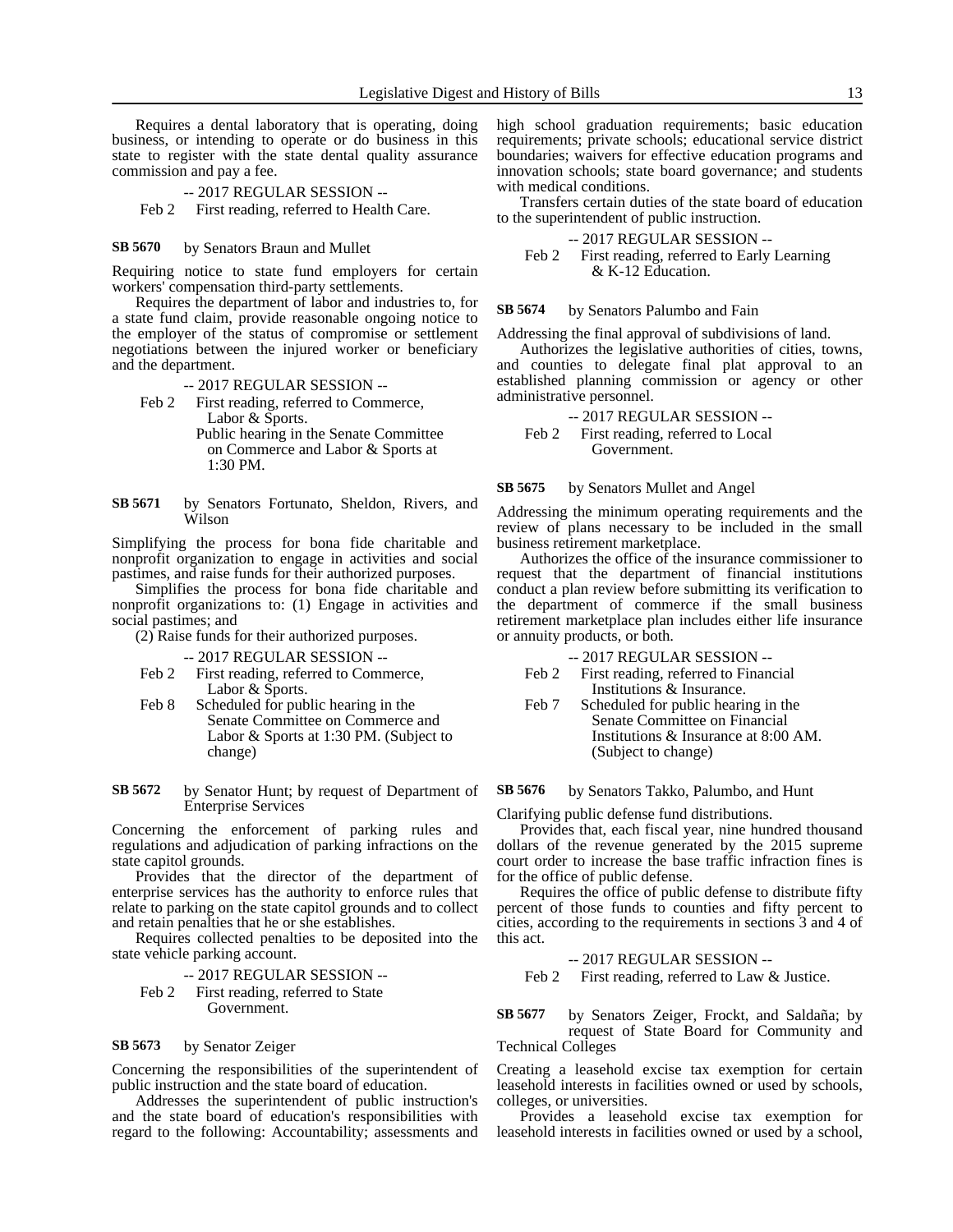college, or university, and the leasehold interest provides: (1) Food services for students, faculty, and staff;

(2) The operation of a bookstore on campus; or

(3) Maintenance, operational, or administrative services to the school, college, or university.

-- 2017 REGULAR SESSION --

- Feb 2 First reading, referred to Higher Education.
- Feb 7 Scheduled for public hearing in the Senate Committee on Higher Education at 8:00 AM. (Subject to change)
- by Senators Miloscia, Angel, Hobbs, Warnick, and Hasegawa **SB 5678**

Modifying who is eligible for relocation assistance for tenants of closed or converted mobile home parks.

Addresses mobile home relocation assistance for tenants of closed or converted mobile home parks.

-- 2017 REGULAR SESSION --

- Feb 2 First reading, referred to Financial Institutions & Insurance.
- Feb 9 Scheduled for public hearing in the Senate Committee on Financial Institutions & Insurance at 8:00 AM. (Subject to change)
- by Senators Warnick, Wellman, Sheldon, Rivers, Wilson, Cleveland, Walsh, Takko, and Rolfes **SB 5679**

Concerning the authority of port districts to provide telecommunications services.

Authorizes a port district, within a county that has at least one border along the southern, eastern, or northern border of the state, to construct, purchase, acquire, develop, finance, lease, license, handle, provide, add to, contract for, interconnect, alter, improve, repair, operate, and maintain telecommunications facilities within or without the district's limits.

-- 2017 REGULAR SESSION --

Feb 2 First reading, referred to Energy, Environment & Telecommunications.

#### by Senators Fain and Mullet **SB 5680**

Simplifying small securities offerings.

Revises the securities act of Washington to simplify small securities offerings.

- -- 2017 REGULAR SESSION --
- Feb 2 First reading, referred to Financial Institutions & Insurance.
- Feb 9 Scheduled for public hearing in the Senate Committee on Financial Institutions & Insurance at 8:00 AM. (Subject to change)

#### by Senator Fain **SB 5681**

Concerning criminal background checks performed by community youth athletic programs.

Requires community youth athletic programs to provide written notice to the parent or guardian of a youth participating in the program regarding the program's policies relating to whether the program obtains criminal background checks for hired or volunteer coaches, or both.

-- 2017 REGULAR SESSION -- Feb 2 First reading, referred to Law & Justice.

by Senators Saldaña, Hasegawa, Chase, Conway, Cleveland, Hunt, McCoy, Keiser, and Kuderer **SB 5682**

Regulating interpreter services.

Authorizes the department of social and health services and the state health care authority to purchase interpreter services on behalf of limited-English speaking applicants and recipients of public assistance.

Authorizes the department of labor and industries to purchase interpreter services for medical and vocational providers authorized to provide services to limited-English speaking injured workers or crime victims.

Requires the department of enterprise services to develop and implement a model that all state agencies must use to procure spoken language interpreter services by purchasing directly from language access providers or through contracts with scheduling and coordinating entities, or both.

Authorizes the department of social and health services, the state health care authority, and the department of labor and industries to procure interpreters through the department of enterprise services if the demand for spoken language interpreters cannot be met through their respective contracts.

-- 2017 REGULAR SESSION --

- Feb 2 First reading, referred to Commerce, Labor & Sports.
- Feb 9 Scheduled for public hearing in the Senate Committee on Commerce and Labor & Sports at 1:30 PM. (Subject to change)

by Senators Saldaña, Kuderer, Cleveland, Hasegawa, Darneille, Hunt, Conway, Keiser, **SB 5683**

Hobbs, McCoy, and Pedersen

Concerning health care for Pacific Islanders residing in Washington under a compact of free association.

Increases access to health care services for the citizens of the Republic of Palau, the Republic of the Marshall Islands, and the Federated States of Micronesia residing in this state by providing premium and cost-sharing assistance for health coverage purchased through the state health benefit exchange.

-- 2017 REGULAR SESSION --

Feb 2 First reading, referred to Health Care.

by Senators Palumbo and Wilson **SB 5684**

Creating the higher education infrastructure investment program.

Establishes the higher education infrastructure investment act.

Creates the higher education infrastructure investment program to leverage state spending on capital projects in high-demand fields of study, in partnership with the state's employers.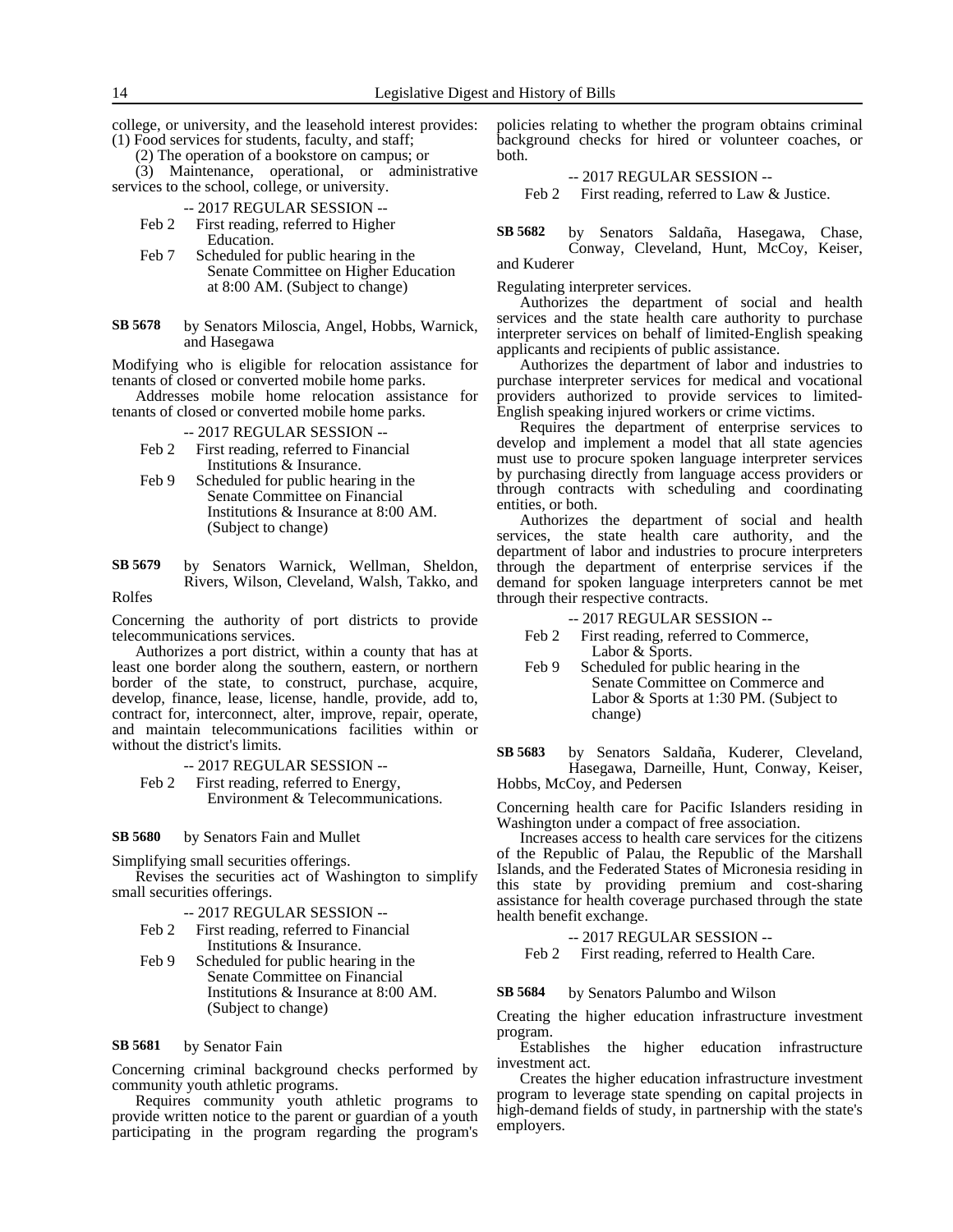Creates the higher education infrastructure investment board to: (1) Provide oversight and guidance for the program in light of established legislative priorities; and

(2) Fulfill the duties and responsibilities under this act, including soliciting project proposals and funds and setting annual fundraising goals.

Requires the joint legislative audit and review committee to evaluate the program.

Creates the higher education infrastructure investment match account and the higher education infrastructure investment fund.

-- 2017 REGULAR SESSION --

- Feb 2 First reading, referred to Higher Education.
- Feb 9 Scheduled for public hearing in the Senate Committee on Higher Education at 8:00 AM. (Subject to change)

by Senators Rivers, Bailey, Keiser, Warnick, Becker, and Honeyford **SB 5685**

Adopting certain safeguard standards for guardians of incapacitated persons.

Prohibits a guardian or professional guardian from restricting contact between an incapacitated person and any other person except when necessary to protect the incapacitated person from substantial harm.

Requires a guardian or professional guardian to obtain a court order before imposing restrictions, unless an emergency exists, and then he or she must obtain a court order as soon as practical after imposing the restrictions.

Requires the certified professional guardianship board to adopt state standards of practice for certified professional guardians to include written protocols to assist in determining when restrictions are needed to prevent substantial harm.

-- 2017 REGULAR SESSION --

Feb 2 First reading, referred to Health Care.

by Senators Rivers, Ranker, Fain, and Keiser **SB 5686**

Creating a sexual assault survivor bill of rights.

Provides a bill of rights for sexual assault survivors.

-- 2017 REGULAR SESSION --

Feb 2 First reading, referred to Law & Justice.

by Senators Rivers, Bailey, and Becker **SB 5687**

Concerning the public disclosure of guardianship training curriculum and materials.

Makes the following available for copying and disclosure under the public records act: Training curriculum and materials for a certified professional guardianship course or program of a public agency.

-- 2017 REGULAR SESSION --

Feb 2 First reading, referred to Health Care.

#### by Senators Rivers, Keiser, and Honeyford **SB 5688**

Concerning the temporary sale of liquor at special events.

Establishes a retailer's license, designated as a promoter special event license, to sell spirits, beer, wine, and cider by the individual serving for on-premises

consumption at a specified event at a specified date and time.

-- 2017 REGULAR SESSION -- Feb 2 First reading, referred to Commerce, Labor & Sports.

by Senators Wellman, Saldaña, Nelson, Keiser, Hasegawa, McCoy, Carlyle, Pedersen, Chase, Ranker, Conway, Darneille, and Kuderer **SB 5689**

Establishing a statewide policy supporting Washington state's economy and immigrants' role in the workplace.

Establishes the keep Washington working act.

Creates the keep Washington working statewide steering committee established within the department of commerce.

Requires the attorney general, in consultation with appropriate stakeholders, to publish model policies for limiting immigration enforcement consistent with federal and state law at public schools, health facilities operated by the state or a political subdivision of the state, courthouses, and shelters, to ensure they remain safe and accessible to residents, regardless of immigration or citizenship status.

Requires state agencies to review their confidentiality policies and identify changes necessary to ensure that information collected from individuals is limited to that necessary to perform agency duties and is not used or disclosed for any other purpose.

Prohibits a state agency, department, or law enforcement from using agency or department funds, facilities, property, equipment, or personnel to investigate, enforce, cooperate with, or assist in the investigation or enforcement of unconstitutional or illegal registrations or surveillance programs that target residents on the basis of race, religion, immigration status, citizenship status, or national or ethnic origin.

Prohibits state and local law enforcement agencies and school police and security departments from using agency or department funds, facilities, property, equipment, or personnel to investigate, interrogate, detain, detect, or arrest persons for immigration enforcement purposes.

-- 2017 REGULAR SESSION -- Feb 2 First Reading. Held at the Desk.

### by Senators Bailey, Rivers, Becker, and Warnick **SB 5690**

Creating a pilot program for protection of incapacitated persons.

Requires the office of the state long-term care ombuds to establish a pilot program in Snohomish, Island, and Skagit counties to determine the feasibility of extending the protections of chapter 70.129 RCW (long-term care resident rights) to incapacitated persons who have guardians and who do not reside in a long-term care facility.

-- 2017 REGULAR SESSION --

Feb 2 First reading, referred to Health Care.